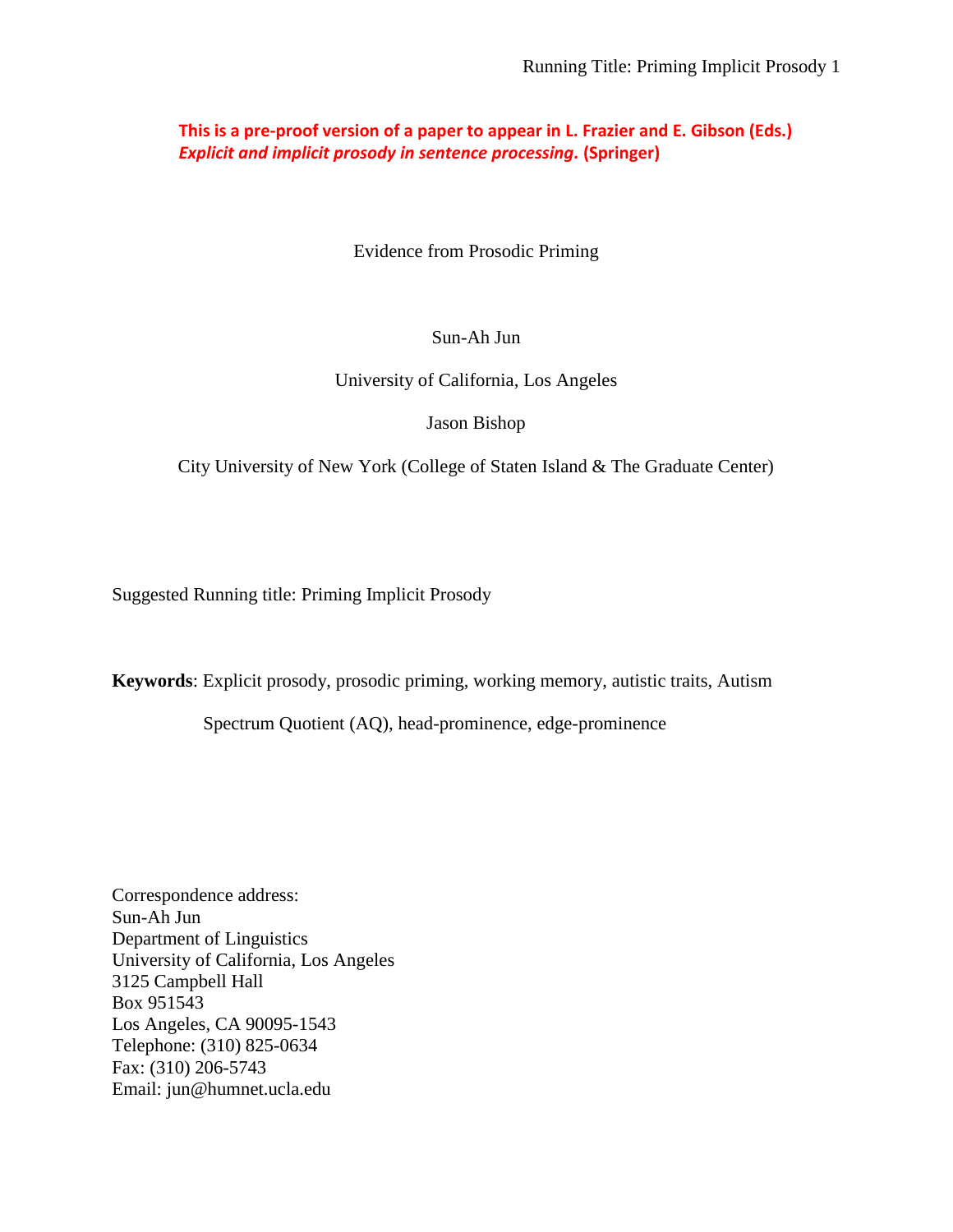## 1. Introduction: the IPH and sentence processing

In a sentence such as (1), it is ambiguous whether the relative clause (RC) modifies NP1 *the servant* (high attachment) or NP2 *the actress* (low attachment):

## (1) *Someone shot the servant of the actress who was on the balcony.*

Although attachment possibilities are, strictly speaking, ambiguous in such cases, it is now wellknown that readers show preferences towards either high or low attachment in silent reading tasks. Furthermore, the direction of this preference is in part predictable based on native language, although the divisions defy reasonable typological distinctions. For example, while native-English speakers prefer low attachment (Frazier & Clifton 1996, Ehrlich et al. 1999), Dutch and German speakers favor high attachment (Hemforth et al. 1998; Brysbaert & Mitchell 1996); and while Spanish speakers prefer high attachment (Cuetos & Mitchell 1988, Carreiras, & Clifton 1993), Romanian speakers prefer low attachment (Ehrlich et al. 1999). It is also known that attachment preference can vary within a language as a function of experimental task (e.g., Augurzky 2006; Sekerina, Fernández, & Petrova 2004), and especially as a function of phonological weight (which we describe in more detail below).

In the present study, we are interested in a particular and very influential theory about the source of these preferences, namely the Implicit Prosody Hypotheses (IPH) proposed by Fodor (1998, 2002). While acknowledging that some individuals are claimed to lack subvocal prosody in reading, Fodor (2002) describes the IPH as in (2), which is accompanied by the two assumptions in (3).

## (2) **The IPH (Implicit Prosody Hypothesis):**

In silent reading, a default prosodic contour is projected onto the stimulus, and it may influence syntactic ambiguity resolution. Other things being equal, the parser favors the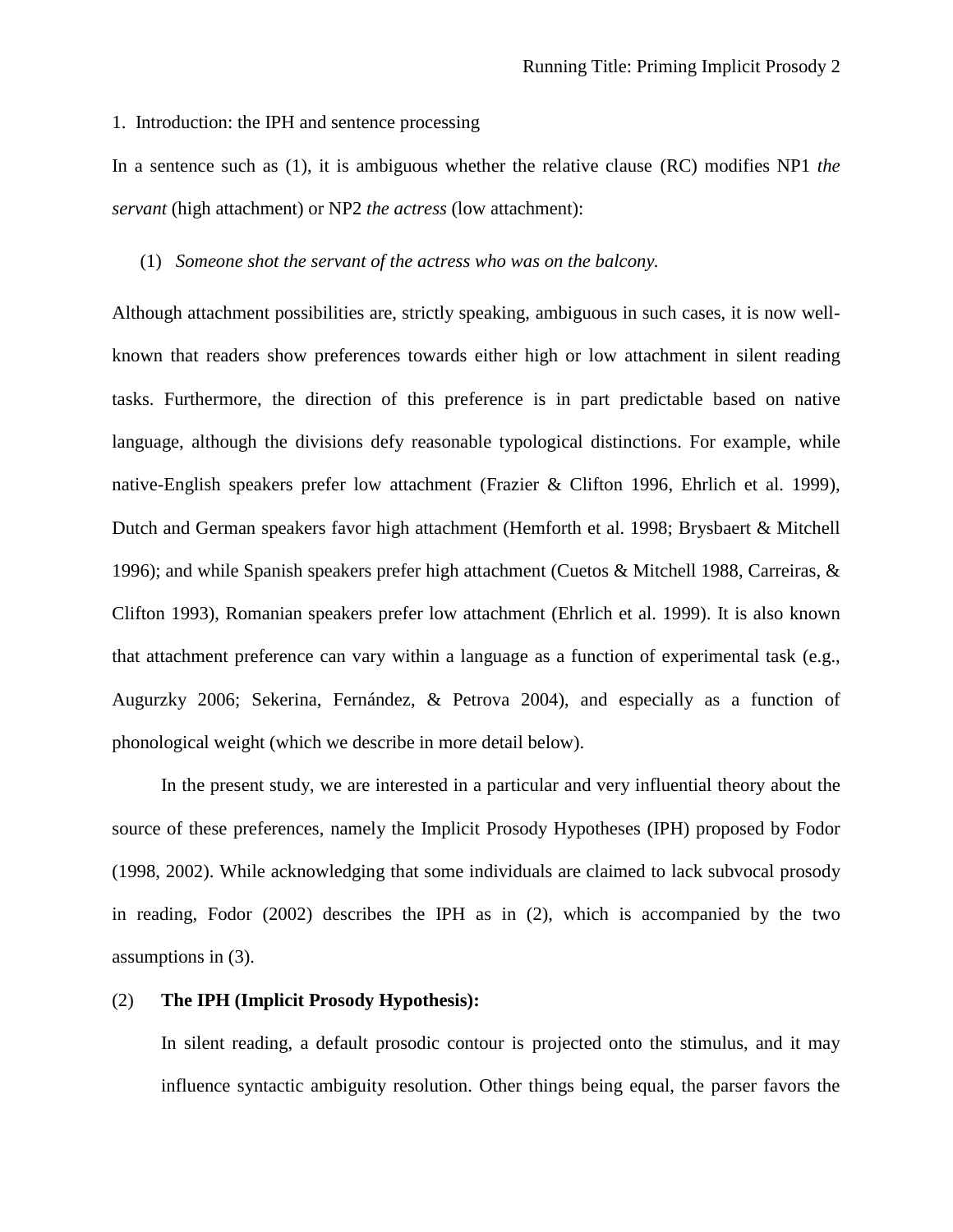syntactic analysis associated with the most natural (default) prosodic contour for that sentence.

### (3) **Working Assumptions**:

- **a.** The comprehender will be more likely to postulate a large syntactic boundary at the location of a large prosodic boundary.
- **b.** The implicit prosody projected onto the sentence in reading will be identical to the explicit (i.e., overtly spoken) prosody for that sentence in a comparable context.

Of particular interest in the present study is the assumption in (3b), which pertains to the accessibility of implicit prosody to empirical investigation. As we discuss below, recent studies have produced findings that are problematic for this assumption, leading to the question of how implicit prosody can be studied, and therefore also how the IPH can be tested. In the rest of this paper we pursue this issue as follows. In Section 2, we discuss recent studies of implicit prosody and the problems associated with equating it to explicit prosody. Then, in Sections 3 and 4, we present two novel experiments, using adapted versions of the structural priming paradigm, which are intended to circumvent these problems. Finally, in Section 5, we discuss our results and their implications for the relation between prosody and sentence processing.

### 2. Testing the IPH

## 2.1. Support

A useful starting point for assessing the claims of the IPH is to consider one of its most compelling applications: the phenomenon of length effects on attachment bias in silent reading. An early observation in the study of attachment preference was that simple constituent length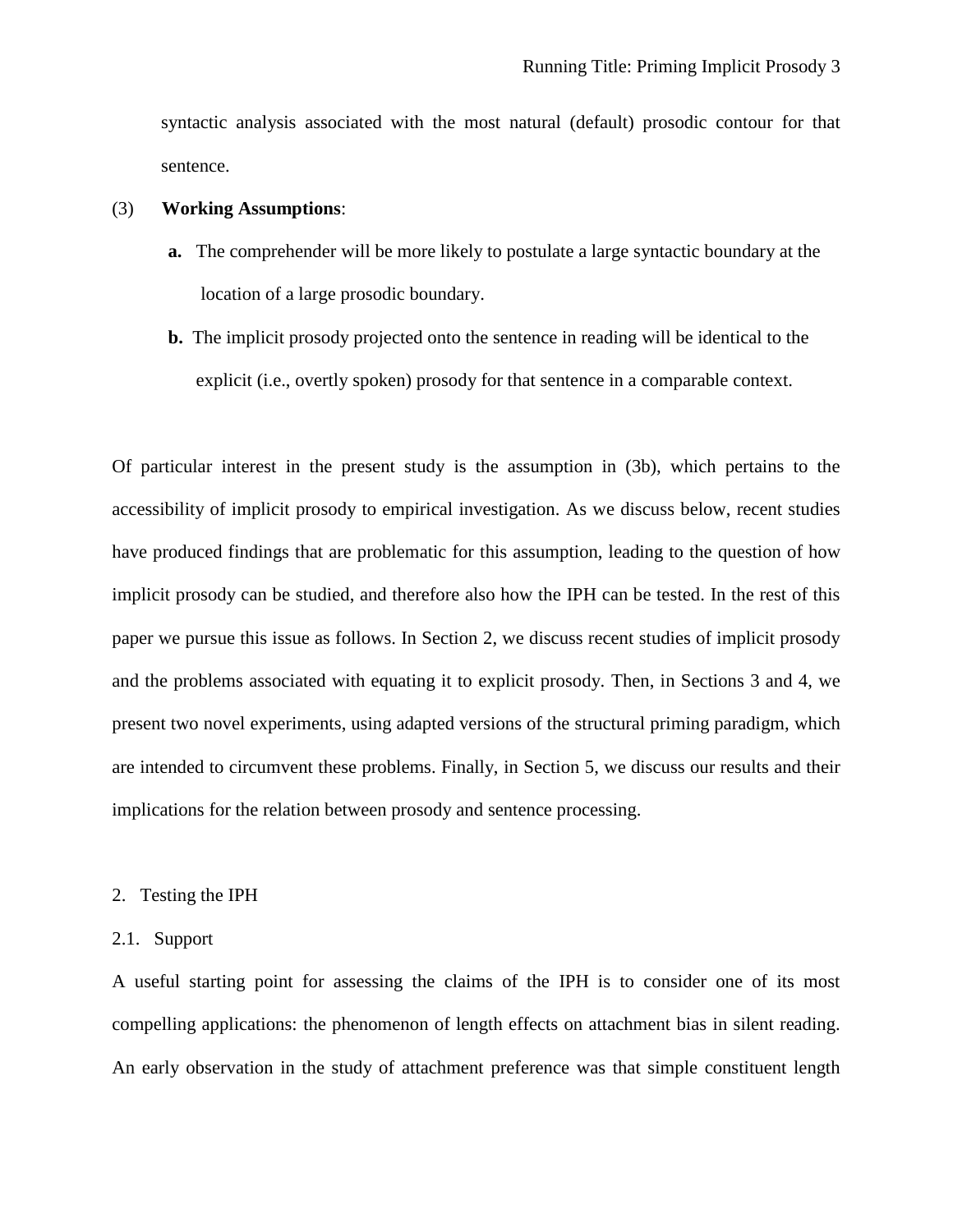was positively correlated with a preference for high attachment (e.g., Fernández & Bradley 1999; Quinn, Abdelghany, & Fodor, 2000; Lovric, Bradley, & Fodor 2001; Fernández 2003, Jun 2003a). In speech it is understood that, other things being equal, the edges of longer constituents tend to require more phrase boundaries (e.g., Selkirk 2000; Nespor & Vogel 1986; Jun 1996, 2003a, 2003b), and so length effects on attachment have a straightforwardly prosodic explanation. According to the IPH, therefore, it needs only be assumed that this prosodic "chunking" of a long RC occurs implicitly during reading, and, according to (3a), a resulting implicit boundary before a RC prompts high attachment of that RC.

Further evidence that the IPH is a necessary component to an explanation of length effects comes from the findings of Swets, Demset, Hambrick, and Ferreira (2007). In their study, with Dutch and English native speakers, subjects were asked to read sentences such as (1), above, where the RC either occurred or did not occur on the same printed line as the rest of the sentence. Although English (unlike Dutch) is a low-attachment language, the authors found that readers of both languages preferred high attachment when the RC was read on a separate line. Additionally, Swets and colleagues found that a preference for high attachment was present in individuals with lower working memory capacity (indicated by a latent variable based on measures of both spatial and verbal working memory). The IPH is able to handle both of these findings neatly and in the same way: the insertion of an implicit prosodic boundary drives attachment as per (3a). In the first case, it need only be assumed that the implicit prosodic juncture is cued by the visual juncture; in the second case (and as pointed out by Swets and colleagues), it can be assumed that individuals with lower working memory are more likely to insert an implicit boundary before the RC so that the sentence is chunked into smaller, more manageable processing units. This boundary, in turn, encourages closure at that location (i.e., high attachment).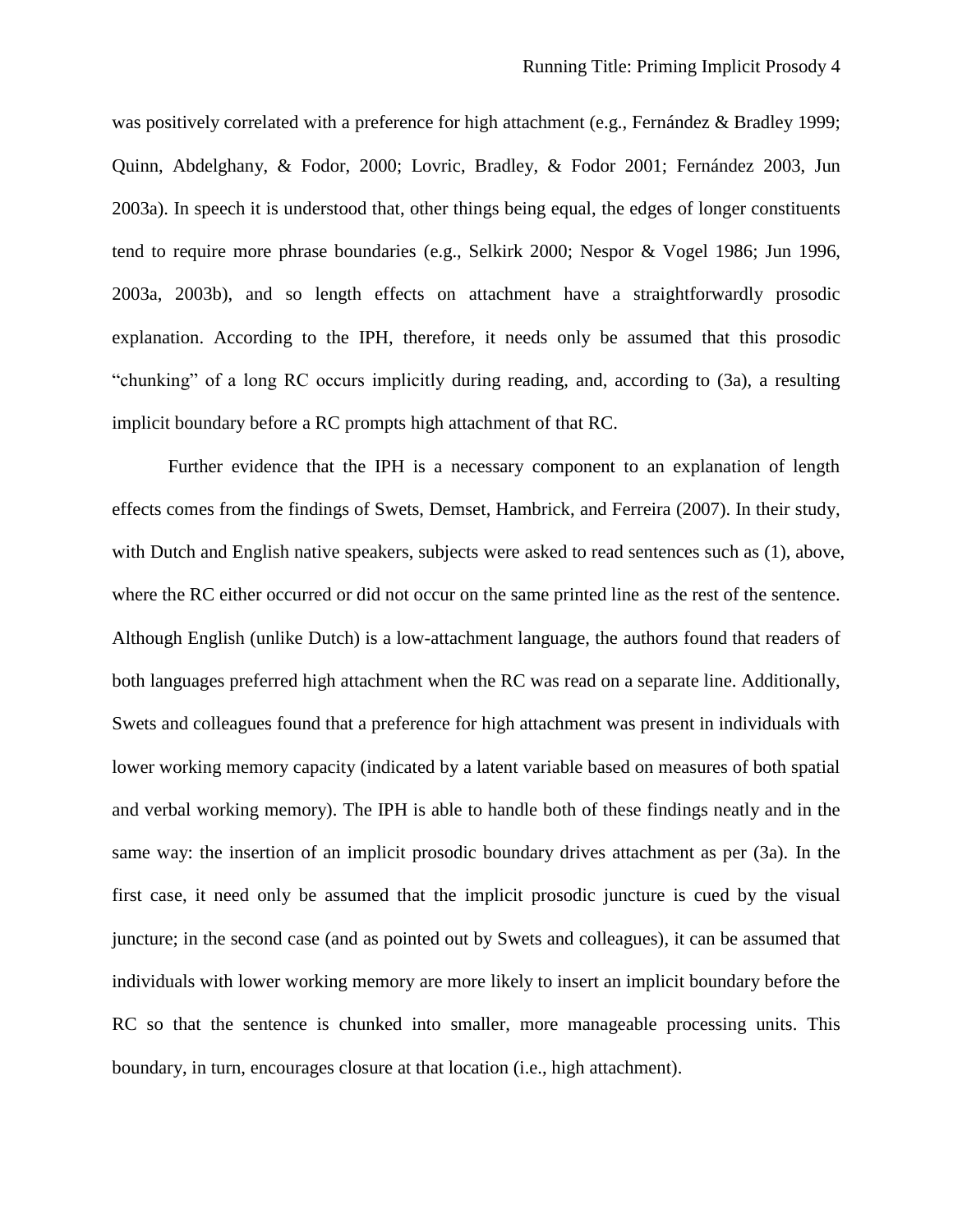### 2.2. Problems

Patterns of attachment preference related to length, which occur within-language, thus seem to require reference to implicit prosody, and in this way motivate the IPH's explanation for the cross-linguistic asymmetries as well. According to the IPH (Fodor 2002: 123), languages in which native speakers exhibit an overall high attachment bias do so because they are, by default, inserting an implicit boundary between the RC and the adjacent head noun, but not between the two head nouns. In languages where speakers exhibit an overall low-attachment bias, however, it is assumed that this default implicit boundary occurs instead between the two head nouns and not between the RC and the adjacent head noun (thus grouping the lower NP together with the RC). According to (3b), we therefore expect to observe this very same cross-linguistic asymmetry in the placement of explicit boundaries in speakers' productions of the same sentences. In fact, production studies have been carried out for both Japanese and Korean, languages with the syntactic configuration of RC preceding the head nouns (Jun & Koike 2003 for Japanese; Jun & Kim 2004 and Jun 2007 for Korean). Because these languages are both high attachment languages, it is assumed they are assigned the implicit prosodic structure (RC) // (NP's NP), and in both cases, the strongest prosodic boundaries were indeed found to be directly after the RC, supporting the IPH.

In more recent work, however, the analogous question has been asked for English, which, as described above, is a language with a low attachment bias. In English, where the head nouns are ordered as NP1 and NP2 and precede the RC, the IPH predicts the largest implicit—and under assumption (3a) also explicit—prosodic boundary to occur between the two nouns (NP1) // (NP2 RC) in the same sort of out-of-the-blue readings. However, this was found not to be the case by Bergmann and Ito (2007), Bergmann, Armstrong, and Maday (2008), or Jun (2010; see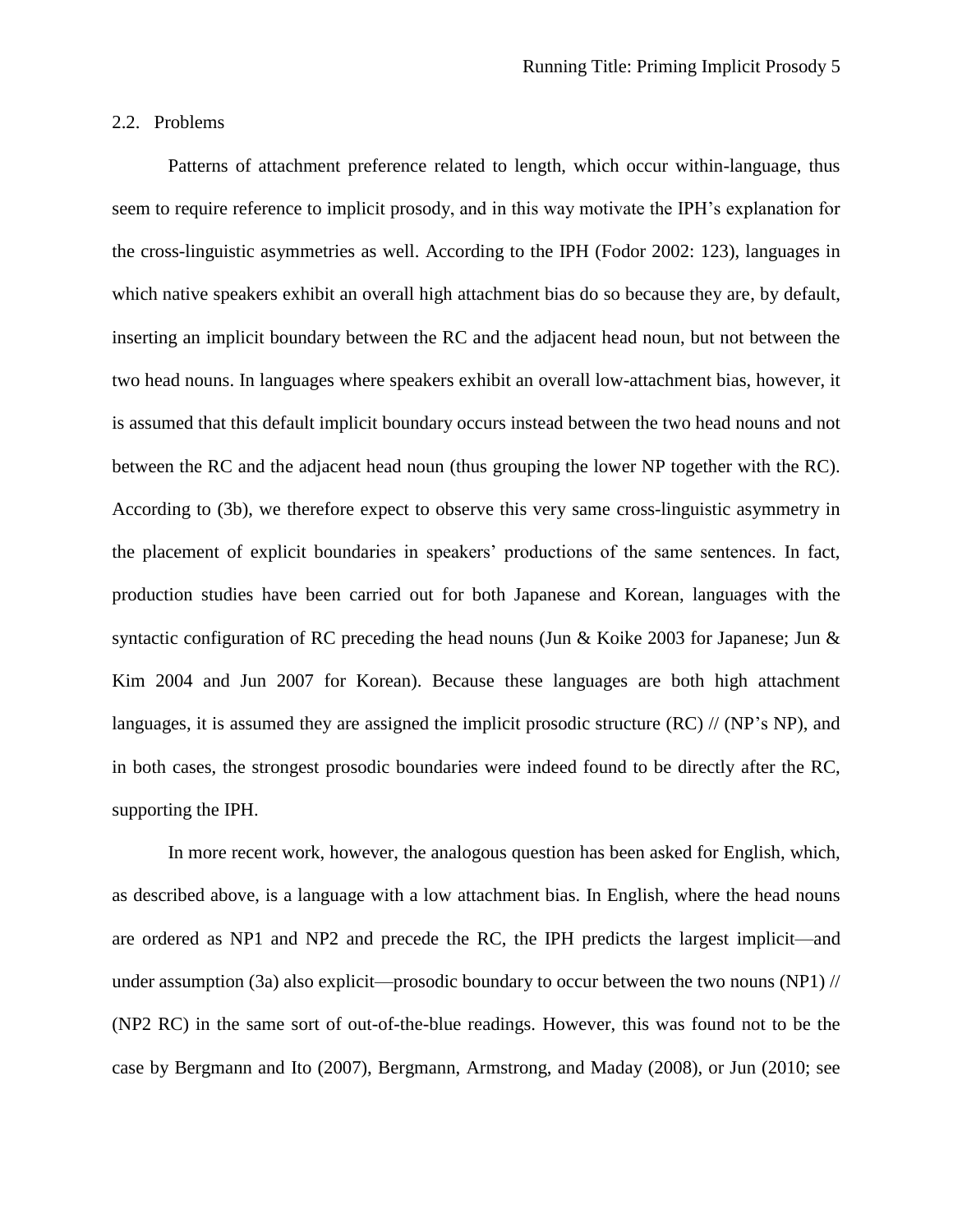also Jun & Shilman 2008), the latter of which was a large-scale production study. Instead, these authors all report native English speakers to place the largest prosodic boundary in the sentence directly before RC—just as the speakers of Japanese and Korean did. Furthermore, even when sentences contained grammatical and sematic information favoring low attachment (and speakers were given a chance to read the sentence carefully before reading it aloud), this late-occurring boundary was nonetheless the preferred pronunciation. Thus, although initially-promising, production evidence now suggests that speakers, in out-of-the-blue readings, prefer a large prosodic break between the RC and the head noun regardless of attachment differences—and so fails to support the IPH's explanation for cross-linguistic differences in attachment biases.

## 2.3. Accessing implicit prosody

The length effects discussed above make a strong case for the existence of implicit prosody, and its influence on sentence processing. The production findings just described, however, indicate that, if implicit prosody functions as Fodor and colleagues claimed, the use of explicit prosody may not be a reliable way to investigate it. Though unfortunate from the perspective of methodological convenience (and in conflict with Fodor's assumption 3b), this does not necessarily constitute strong evidence against the basic insight of the IPH. Indeed, in discussion of her findings for English, Jun (2010) reviews evidence showing that, if the goal is to obtain speech that maximally encodes syntactic or semantic structure, the standard method of eliciting prosody from reading aloud may be inadequate. Instead, speakers may produce only a very basic "surface" prosody, in which fluency is the speaker's primary goal. Such "performance prosody" may differ significantly from prosody produced in spontaneous speech, intentionally disambiguating speech, or, most pertinent here, the internal speech generated during silent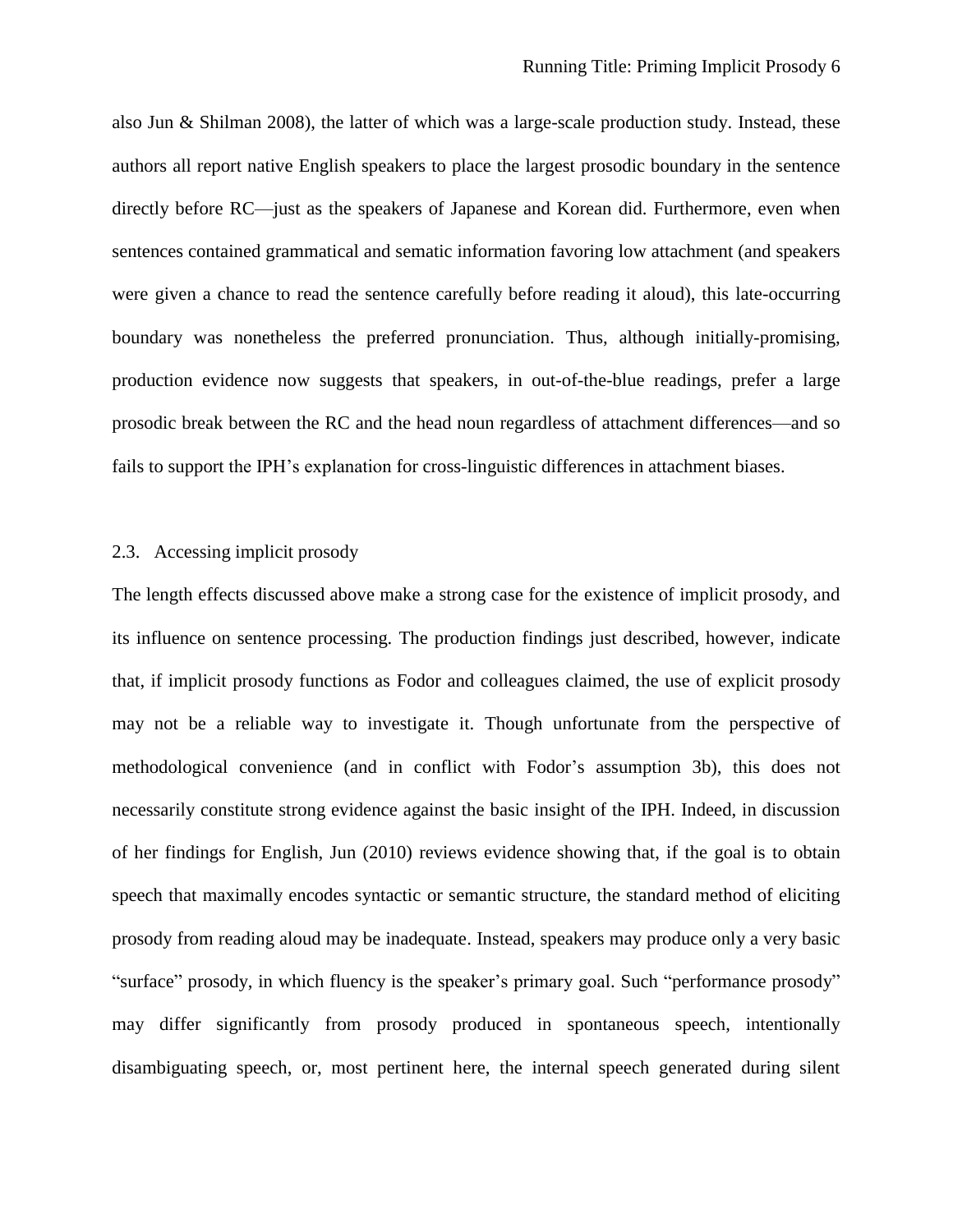reading. While further production research is needed to confirm whether a (NP1 NP2) // (RC) (or (RC) // (NP2 NP1)) phrasing is in fact the universally preferred out-of-the-blue production, there is sufficient reason to doubt that reading aloud is a well-suited way to determine the form of implicit prosody.

However, if the "surface" prosody obtained in reading aloud is insufficient for investigating "deeper" implicit prosody, how might we then approach this problem? Jun (2010) offers a number of possibilities that involve either encouraging readers to encode structure in their productions, or that utilize on-line processing methodologies that circumvent the production issue all together. One of the possibilities that is not mentioned in Jun (2010), but which may be effective, is to instead influence implicit prosody more directly, such as through structural priming, and observe outcomes on sentence comprehension. The structural priming paradigm (e.g., Bock 1986), well-known in syntactic processing literature, exploits the tendency of speakers and listeners to "reuse" recently-encountered syntactic structures (see Pickering & Ferreira 2008 for a recent review). However, can prosodic structure also be primed?

This matter has been investigated in recent research, but we feel that the evidence is somewhat unclear at this point. Tooley, Konopka, and Watson (2013) present a study with native English-speaking subjects who heard sentences such as "*The dog that pawed the door needed to be let out.*" that contained either (a) no boundary, (b) a boundary in a "dispreferred"/marked location before the object, (c) a boundary in a "preferred" location after the object, or (d) a boundary in both locations. In one experiment, subjects were to listen to sentences with one of these prosodic structures, and repeat it back, i.e., to produce the same sentence overtly after listening. When this was the task, subjects tended to repeat the sentence with a boundary in the same location, suggesting there may have been some priming that took place. (The authors argue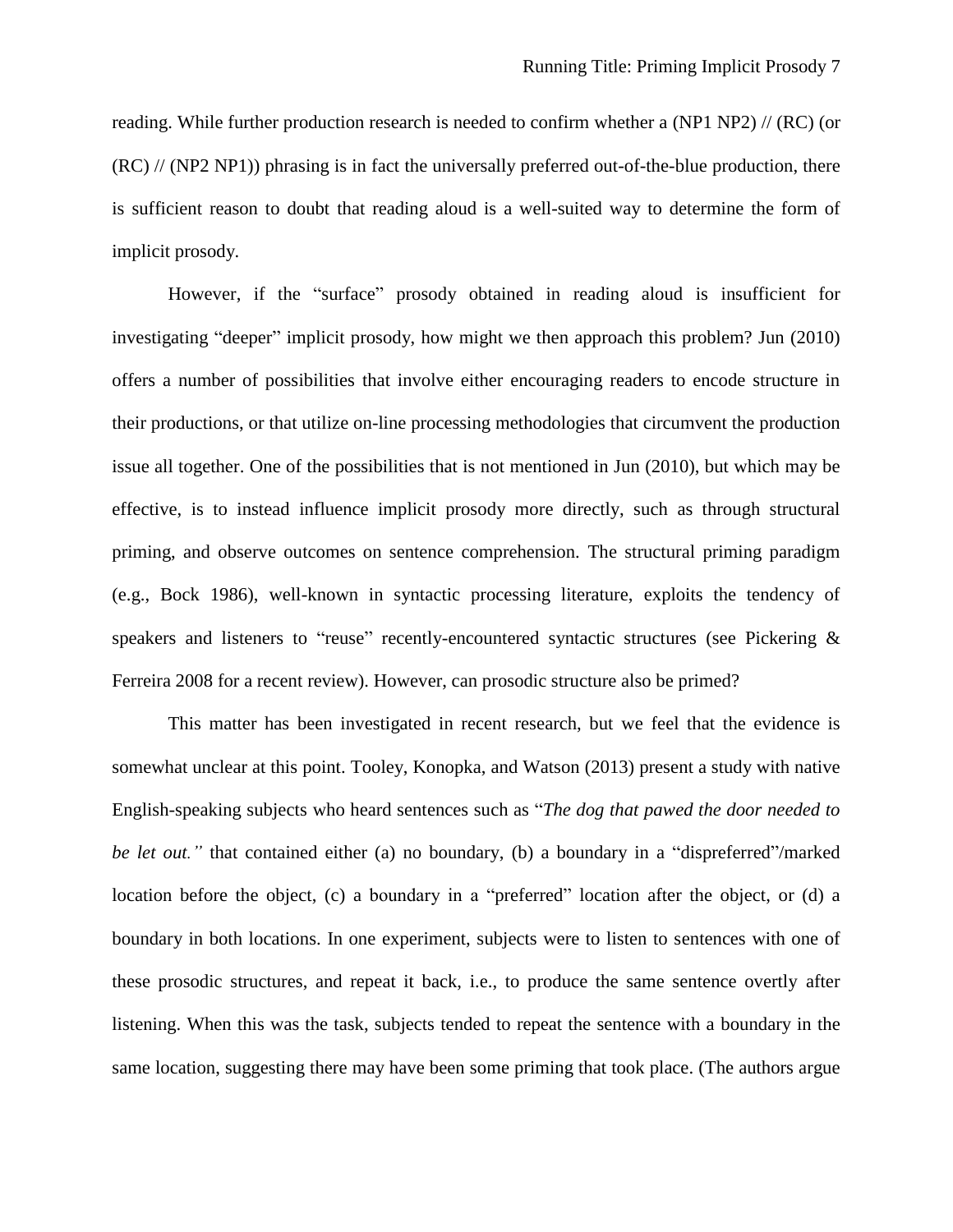that this is less well explained by simple phonetic repetition than abstract structure priming, and present evidence in support of their interpretation). However, in subsequent experiments in which subjects heard sentences and then reproduced a novel (but similar) one, the prosodic structure was not found to carry over to the novel sentence. This finding was interpreted by the authors as indicating that the abstract representation of prosodic structure can be primed (just as syntactic representations can be primed), but tends to be weaker, not lasting as long as syntactic priming has been found to. Possibly, according to Tooley and colleagues, this is due to the fact that prosody is subject to a larger number of constraints than is generally assumed to be the case for syntax.

As discussed earlier, however, the act of producing sentences from reading can often result in prosody that is more focused on fluency than on the encoding of structure. It is thus possible that the priming effects found by Tooley et al. (2013) were obscured by this fact. The question we wish to ask here is whether priming effects can be observed in implicit prosody, which, in principle, should be less affected by the difficulties involved in eliciting overt productions. In the first experiment presented below, we attempt to exploit the reliable relation between boundary placement and constituent length (discussed in Section 2.1) to explore whether implicit prosody can prime implicit prosody, and whether we can observe its effects on the parsing of ambiguous RCs. In a second experiment, we attempt a slightly different and more direct approach, using explicit prosody to prime implicit prosody. In both cases, the goal is to examine whether RC attachment in English can be influenced by factors that we can attribute only to the location of a prosodic boundary, and whether the result is as predicted by the IPH.

Another factor we considered is the role played by what are sometimes collectively referred to as "cognitive processing styles". These include aspects of information processing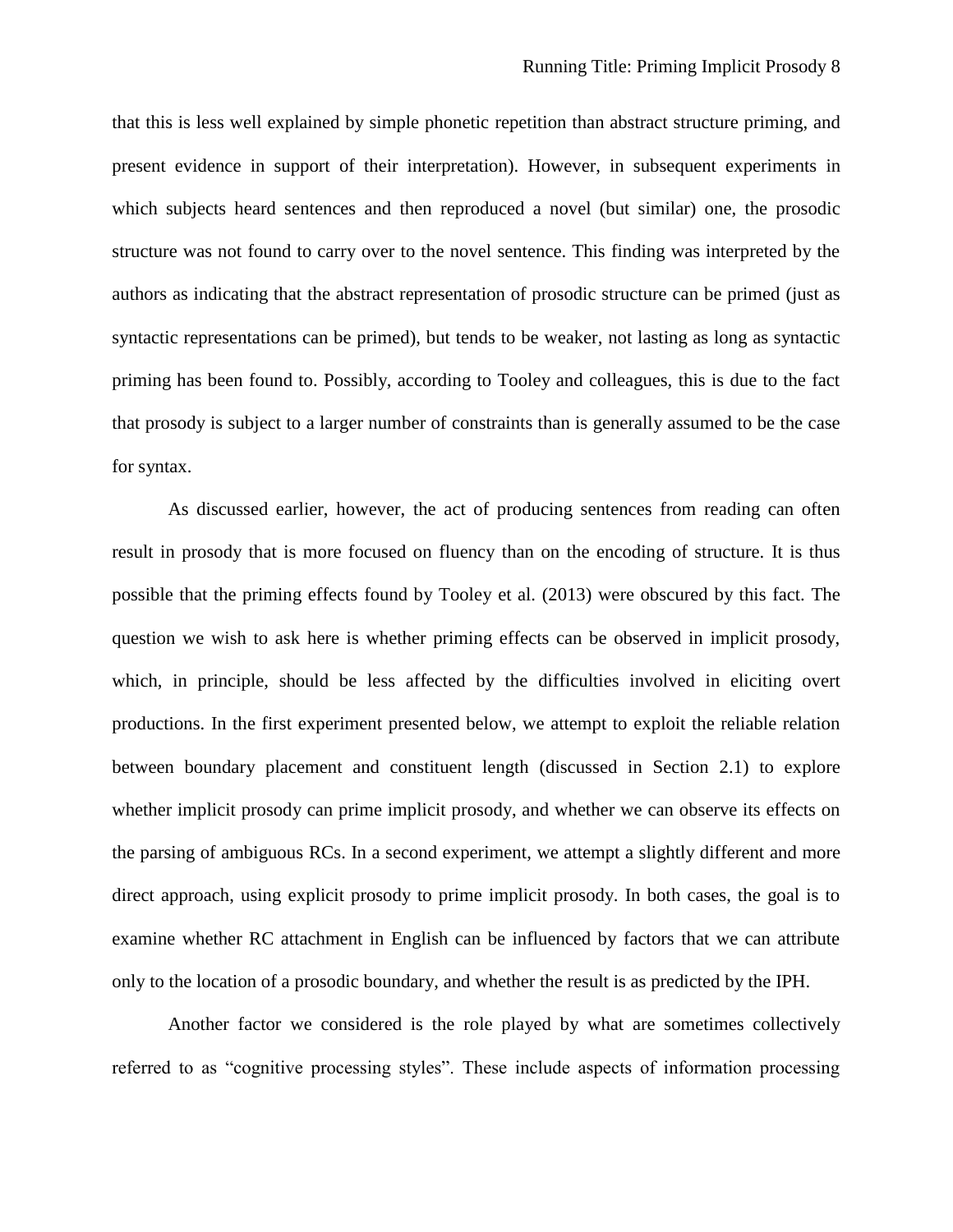such as working memory capacity and certain personality traits. As discussed in Section 2.1., verbal working memory is known to influence attachment bias specifically, and so there was an obvious motivation for collecting this information about participants in our experiments. A second and less common measure of processing style involve "autistic" traits, which, being less commonly studied, we describe in further detail before proceeding.

Autistic traits are behaviors and patterns of information processing associated with a clinical diagnosis with Autism Spectrum Disorder. However, such traits—for example, nonholistic attentional focus, lack of social engagement, and poor communication skills—are known to occur to varying degrees in the neurotypical population as well. These traits are measured in nonclinical individuals using the Autism Spectrum Quotient (AQ; Baron-Cohen et al. 2001), a non-diagnostic, self-administered questionnaire (requiring agree/disagree responses) that divides autistic traits into five separate dimensions pertaining to *social skills*, *attention to detail*, *attention switching abilities*, *communication skills*, and *imagination*. Studies have shown that the AQ, which is scored such that higher scores indicate more autistic traits, has a high level of cross-cultural validity (Wakabayashi et al. 2006; Hoekstra et al 2008; Ruta et al. 2011; Sonié et al. 2012), although there may be some variation related to culture on the imagination and attention switching subscales (Freeth, Sheppard, Ramachandran & Milne 2013).

Of primary relevance to the phenomena of interest here is the communication subscale (henceforth AQ-Comm), which contains items such as "*I know how to tell if someone listening to me is getting bored."* and "*Other people frequently tell me that what I've said is impolite, even though I think it is polite."*. Intuitively, compared with the other subscales, AQ-Comm items relate most to "Theory of Mind" (Premack & Woodruff 1978), or, roughly, the ability to attribute and understand the thoughts and intention of others. Consistent with this, high AQ-Comm scores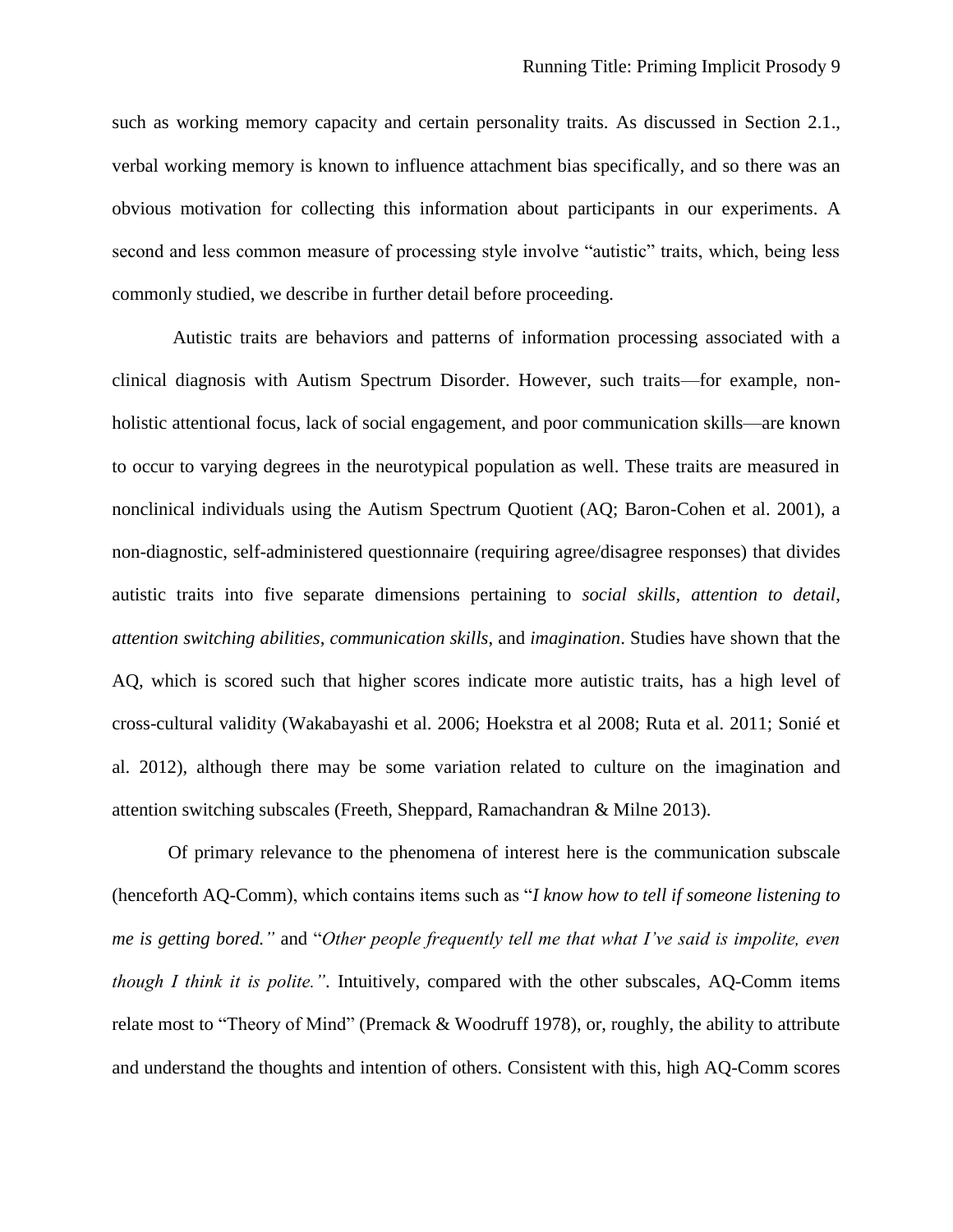(indicating poorer, more autistic-like communication skills) are known to be negatively correlated with the use of pragmatic inference in sentence processing in both online and offline tasks (Nieuwland, Ditman, & Kuperberg 2010; Xiang, Grove, & Giannakidou 2013; see also Xiang, Grove, & Giannakidou 2011). Crucial to the present study, AQ-Comm has been shown to predict the on-line interpretation of prosody by Bishop (2012a; see also Bishop 2013) who found individuals with high AQ-Comm to exhibit weaker sensitivity to prosodic prominence in a crossmodal semantic priming task. In particular, although native English speakers are known to prefer high relative prominence on the object in SVO constructions when semantic focus is narrowly on that object (e.g., Bishop 2012b, Breen, Fedorenko, Wagner, & Gibson 2010 among others), this was not replicated for high AQ-Comm individuals, who actually showed the reverse preference. While we lack a detailed understanding of how these individual differences influence prosodic perception and sentence processing, we wished to control for such influences here, since they are highly relevant to our task. Therefore in both of the experiments we present below, participants completed standard measures of both autistic traits and verbal working memory.

## 3. Experiment 1: Implicit-to-implicit prosodic priming

As described in Section 2.1., the effect of RC-length on attachment preference has a straightforwardly prosodic explanation: the longer the RC, the more likely a reader is to insert an implicit prosodic boundary before the RC, in turn increasing the probability of a high attachment parsing. In Experiment 1 we explore whether reading a prime sentence with a long RC, predicted to be more likely to contain a prosodic boundary before that RC, induces a boundary before the RC in a subsequently-presented and novel sentence. If implicit prosody can be primed in this way, the IPH predicts that its effects should be observable in the comprehension of the novel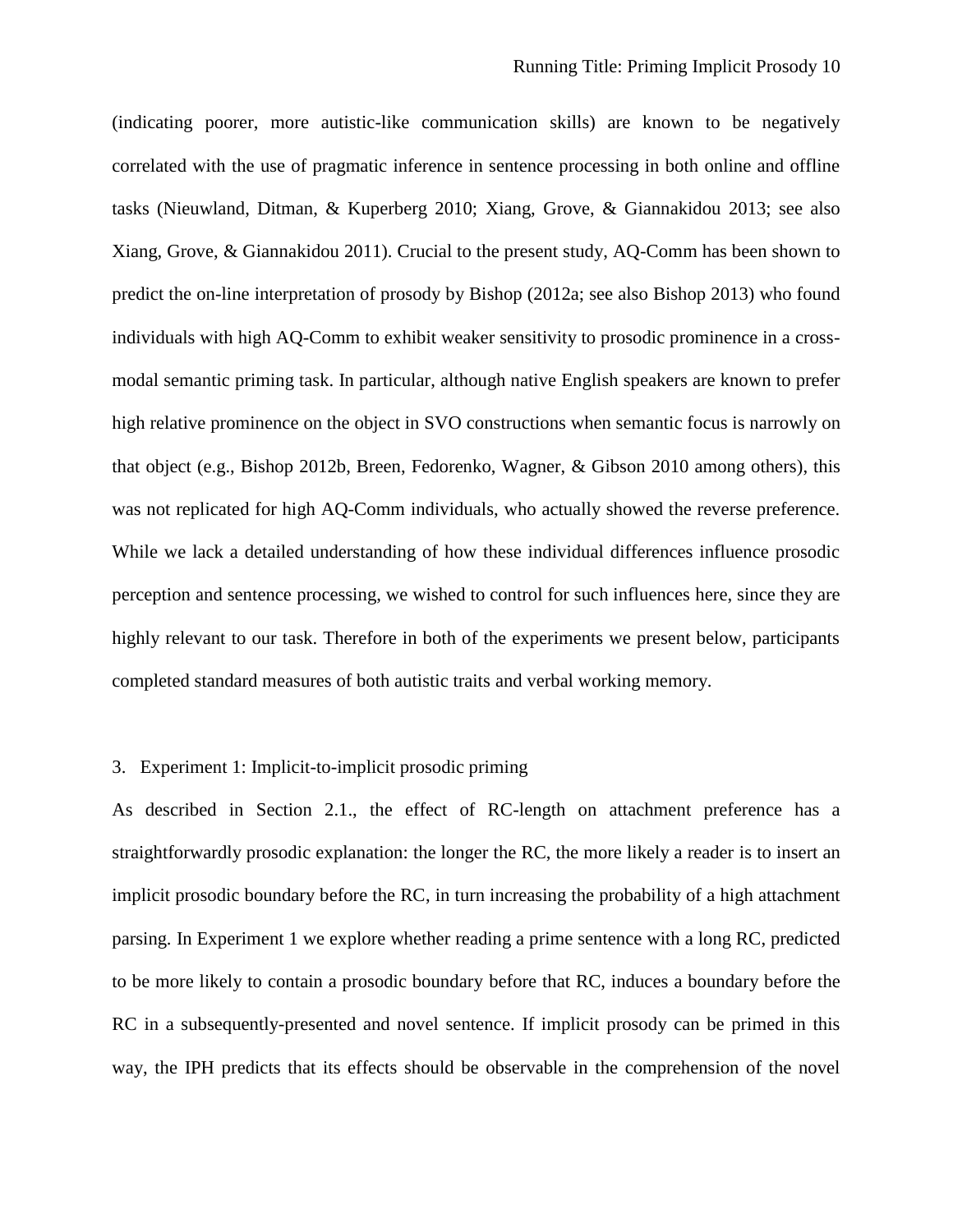sentence. In the present case, the priming of a boundary should result in the increased likelihood of a high attachment parsing of the RC.

### 3.1 Methods

### 3.1.1. Stimuli

Sentences, to be used as primes and targets, were designed for a reading experiment. Sixteen sentences containing RCs of medium (6-7 syllables) length were first selected as targets, and were intended to lack any grammatical (e.g., agreement) or semantic information that would favor high or low attachment. To this end, these targets, such as *"Someone shot the servant of the actress that was on the balcony."* were based on sentences used in previous studies (Frazier 1990; Frazier & Clifton 1996; Felser, Marinin & Clahsen 2003; Dussias 2003). The prime sentences, to be presented and read immediately before the target sentences, were based on 15 sentences structurally similar to the targets. These basic sentences were used to create 30 total prime sentences, each of different RC length: short (2-4 syllables), medium (6-7 syllables), and long (9- 12 syllables). Each of the 15 basic sentences had two versions, each in a different length condition. The full list of prime and target sentences can be found in Appendix A.

In addition to the experimental target and prime sentences, 24 filler targets and 30 filler primes were also designed. In order to reduce the difficulty of the task, eighteen filler targets contained either no RC or an RC with one head noun. The remaining filler targets contained RCs and two head nouns, but of these only 3 had potential attachment ambiguity. The primes designed for filler trials, however, were the same as the primes used on experimental trials, in that they all had an RC with two head nouns and had the same three RC length conditions. Each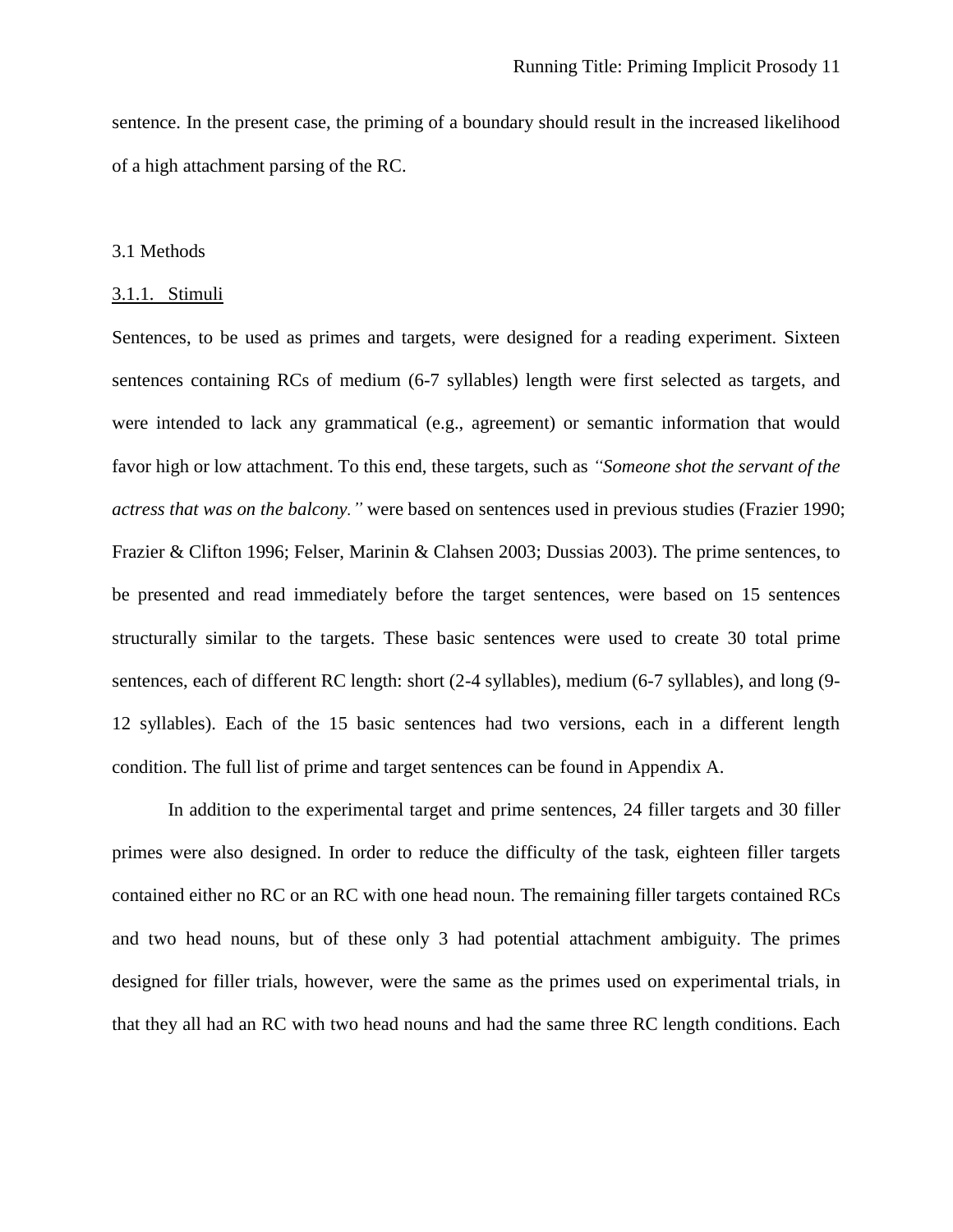RC length condition included 10 primes, but only 4 of them had potential ambiguity for RC attachment and the rest had an attachment bias either toward NP1 or NP2.

#### 3.1.2. Procedure

A MATLAB script was used to present participants with the primes, targets, and the question that elicited their attachment decisions about the targets. Participants controlled the presentation of the sentences by reading at their own pace. Once a sentence appeared on the computer screen, the participant was to read the sentence silently, and then push a key, which removed that sentence and brought up the next. For each experimental trial, the MATLAB script selected one of the 18 target sentences and 3 prime sentences, all from the same RC-length condition, and presented them randomly. The decision to present three primes on each trial was made in an attempt to induce stronger priming effects (cf. Tooley et al. 2013). The participant proceeded through these three sentences, then, finally the target, in the manner described above. Following the participant's key press after the target sentence, however, a question rather than a new sentence appeared. That question appeared below the target, and asked the subject the standard RC-attachment decision, presenting the two possible NPs as the options "A" and "B". Whether the high attachment response (i.e., whether the first NP) appeared on the left as "A" or on the right as "B" was counterbalanced. The participant's response was then collected and the next trial began.

Filler trials proceeded in a similar manner, with the following exceptions. First, as described above, the filler targets did not always contain RCs. Second, participants were, at random, required to answer a question about filler primes; this was done to prevent participants from knowing exactly which sentence in a trial (i.e., every fourth sentence presented to them on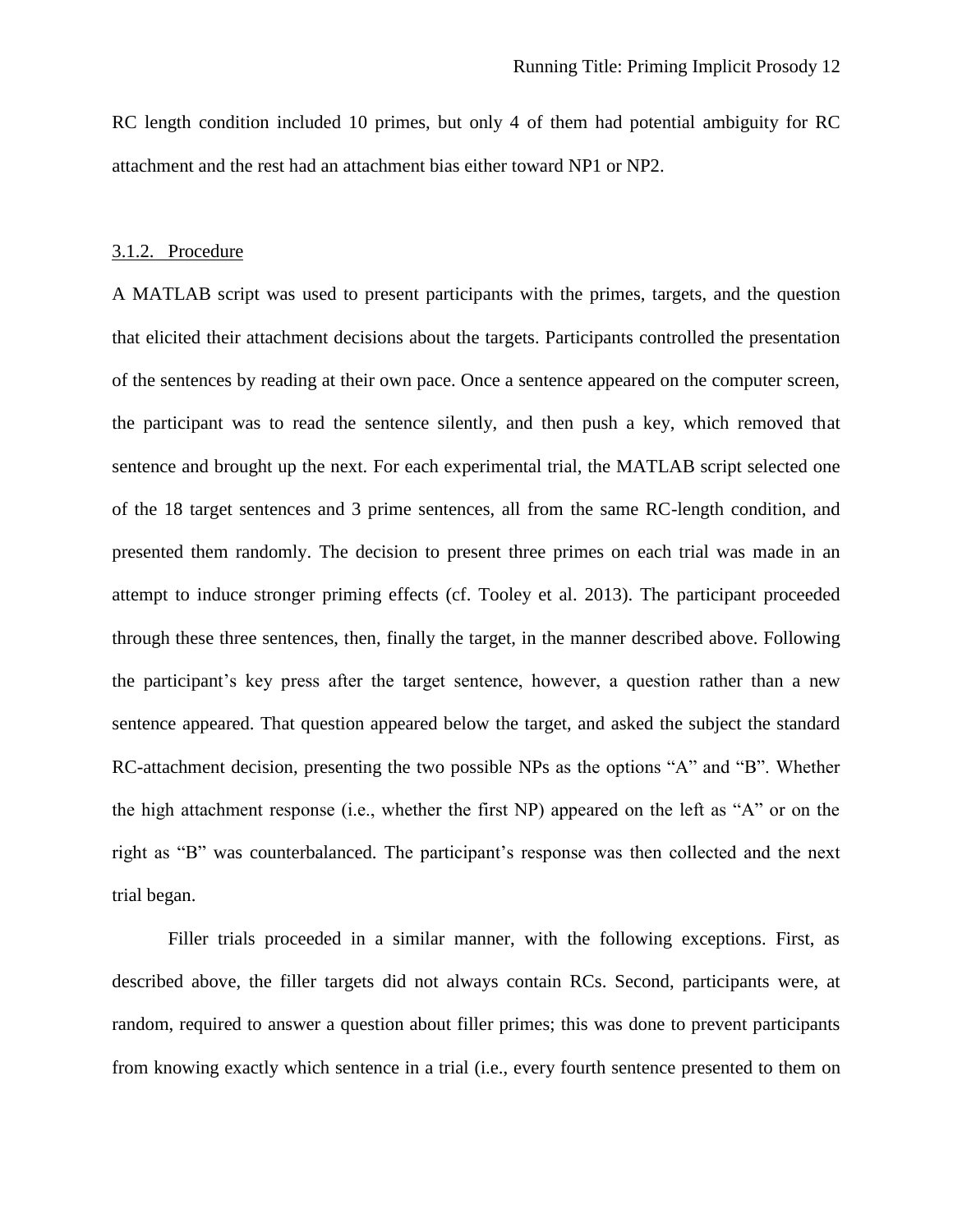test trials) would be the one requiring an attachment decision. Participants carried on through all experimental and filler trials (randomized for each participant), and the assignment of a test item to a particular RC-length priming condition was counterbalanced across subjects.

Following the main reading and comprehension task, all participants completed the AQ and an automated version (Unsworth, Heitz, Schrock, & 2005) of Daneman and Carpenter's (1980) Reading Span task, a widely-used measure of verbal working memory capacity. The entire experiment lasted approximately 50 minutes.

### 3.1.3. Participants

Participants were 102 (68 female, 34 male) native speakers of American English. They were students at UCLA and received either monetary compensation or course credit. All participants confirmed that they were never diagnosed with a communication disorder, and all had normal or corrected vision.

### 3.2. Results

We analyzed attachment decisions that were given by subjects within 2 standard deviations of the group's mean response time. Mixed-effects logistic regression (using the *glmer* function in the *lme4* package (Bates, Maechler, Bolker, & Walker 2013) of *R* (R Development Core Team 2013)) was used to model the probability of participants' "high attachment" responses, with participant and item modeled as random effects. In addition to the experimental manipulation (length of the RC in the prime sentences), the fixed-effects also included several stimulus- and participant-based factors. Stimulus variables included the length (in syllables) of the NPs and the RC in the target sentences, the order of the presentation of answers (i.e., NP1 appears on left or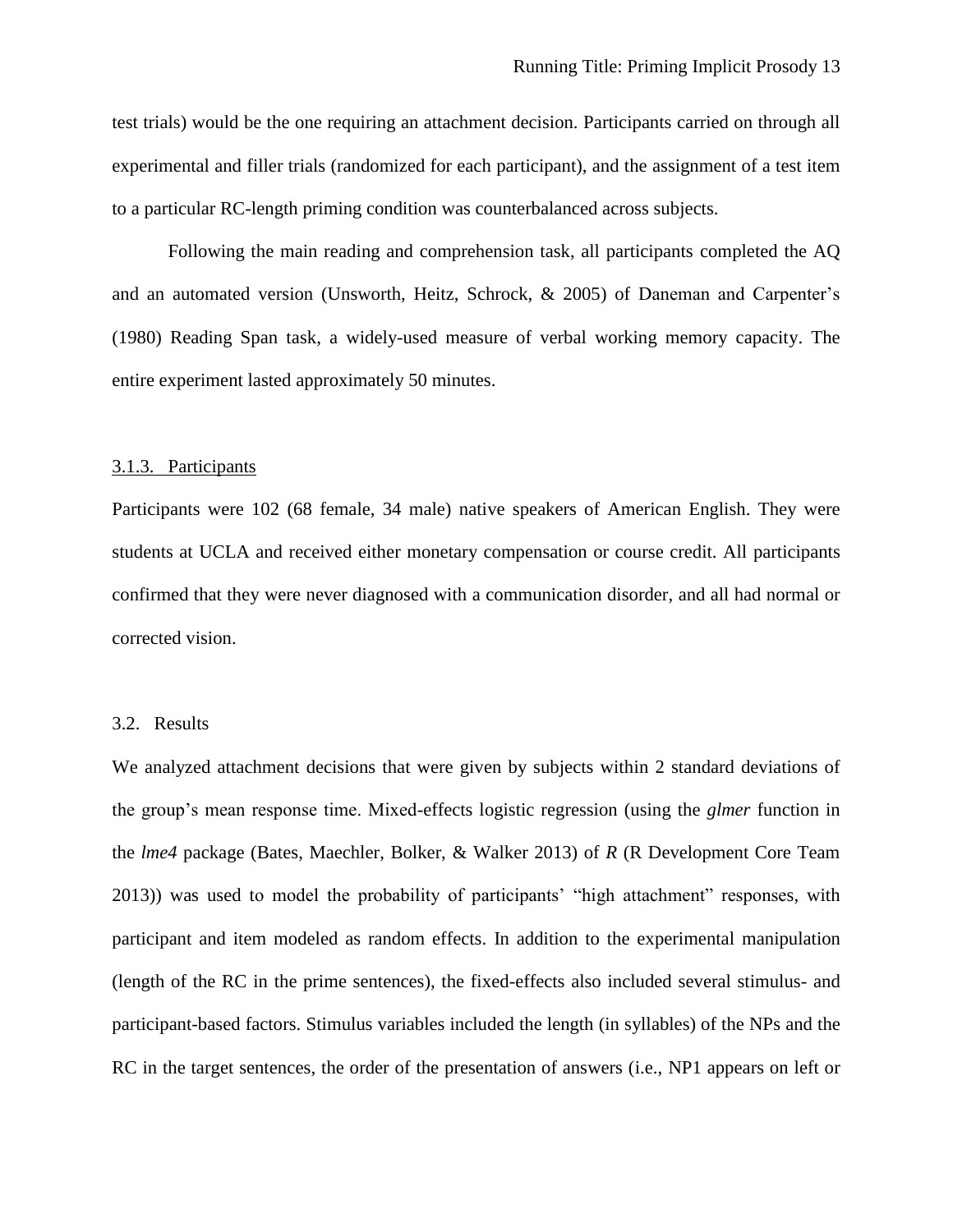right), and experimental trial. Participant-level variables included gender (self-identified), Reading Span score (henceforth RSPAN), and AQ-Comm scores (calculated as a four-point Likert-scale; see Baron-Cohen et al. 2001). A preliminary model contained all of these predictors, and two-way interactions between prime condition and each of the other predictors. Then, predictors with a p-value larger than .1 were removed if this did not result in a significant decrement to the fit of the model as determined by a likelihood-ratio test (e.g., Baayen 2008). The simplest, best fitting model was the one retained.

The results of the final model are shown in Table 1. There was a non-significant tendency for participants to give fewer high attachment responses when the question ordered the NPs in the opposite order that they appeared in in the sentence. Although there was no effect for AQ-Comm (as indicated by its high p-value in the first round of modeling), RSPAN had a significant main effect with a negative coefficient value, indicating that participants with lower RSPANs were more likely to give high attachment responses overall. This effect, consistent with Swets and colleagues' (2007) findings—and also consistent with the Implicit Prosody Hypothesis—is shown in Figure 1. There was not, however, any effect for priming condition; attachment preferences did not differ significantly depending on the length of the RC in the prime sentences. Indeed, as can be seen in the model's coefficients, there was a trend in the opposite direction in the Long RC condition, inconsistent with the IPH. That is, relative to the high attachment response rate following the primes containing medium-length RCs (our control condition), participants were numerically less likely to give a high attachment response after reading primes with long RCs.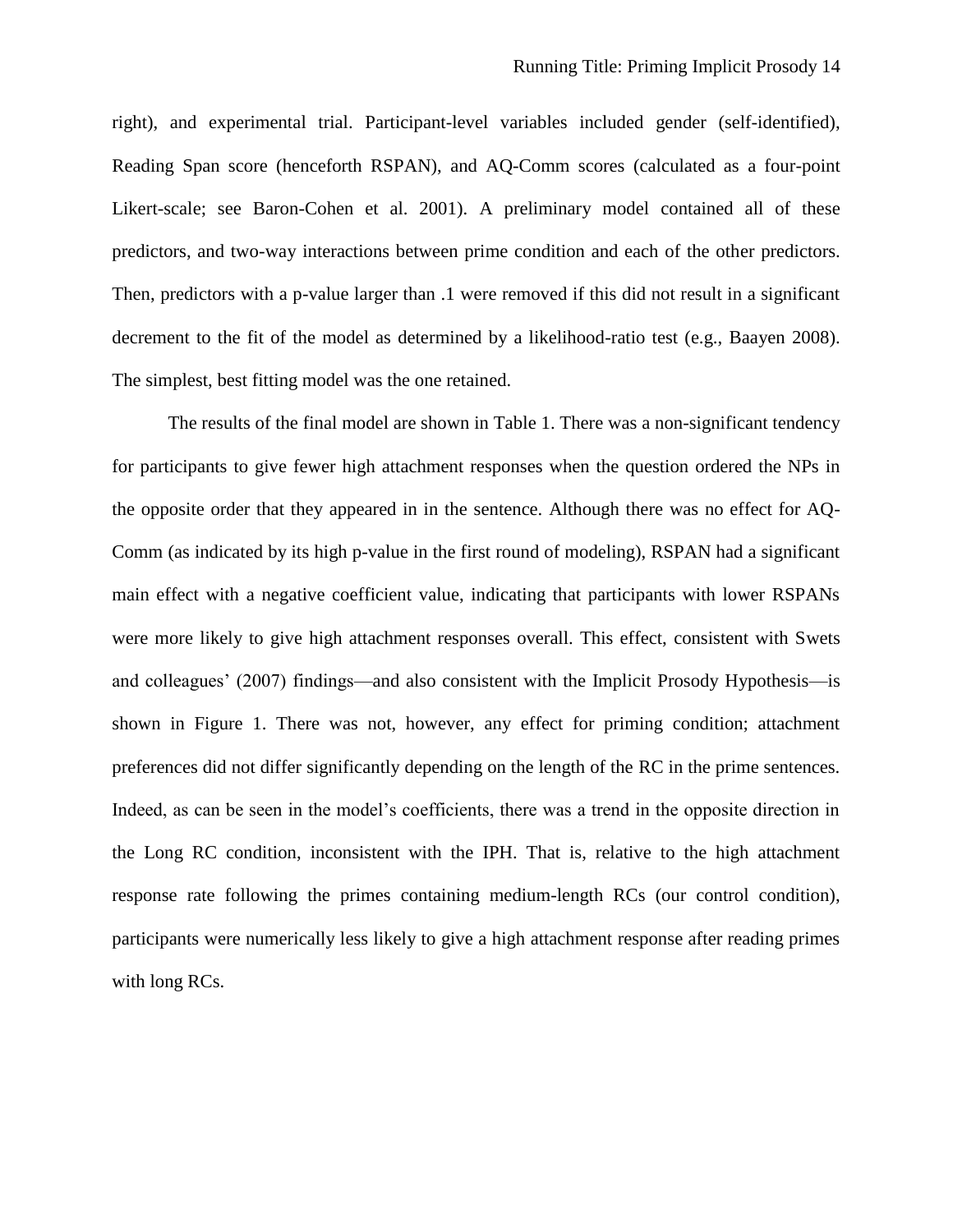**Table. 1.** Estimates, standard errors, z- and p-values for Experiment 1. Positive estimates indicate the amount of increase in log-odds relative to the Intercept. For each categorical predictor, the change from the intercept is for the value given in parentheses.

|                      |          | SE(B) |         |       |
|----------------------|----------|-------|---------|-------|
| (Intercept)          | 0.47     |       |         |       |
| Order (NP1=Left)     | 0.622    | 0.377 | 1.65    | 0.099 |
| <b>RSPAN</b>         | $-0.025$ | 0.011 | $-2.30$ | 0.022 |
| Prime Length (Long)  | $-0.247$ | 0.152 | $-1.63$ | 0.104 |
| Prime Length (Short) | 0.082    | 0.149 | 0.55    | 0.580 |



**Figure. 1.** Proportion of high attachment responses as a function of participants' Reading Span score. The three levels refer to the group distribution, "Mid" being those subjects scoring within 1 SD of the mean, the "Low" and "High" below or above 1 SD.

## 3.3. Discussion

The goal of Experiment 1 was to test whether prime sentences with longer RCs, which should be more likely than sentences with shorter RCs to contain an implicit prosodic boundary, influenced how participants parsed the RC in novel target sentences. If the implicit boundary were present in the prime sentences, and carried over to the novel sentence, we predicted this would result in a greater probability of the RC's being attached high in the target. However, we are faced with a null result from the experiment with respect to our manipulation (the only significant finding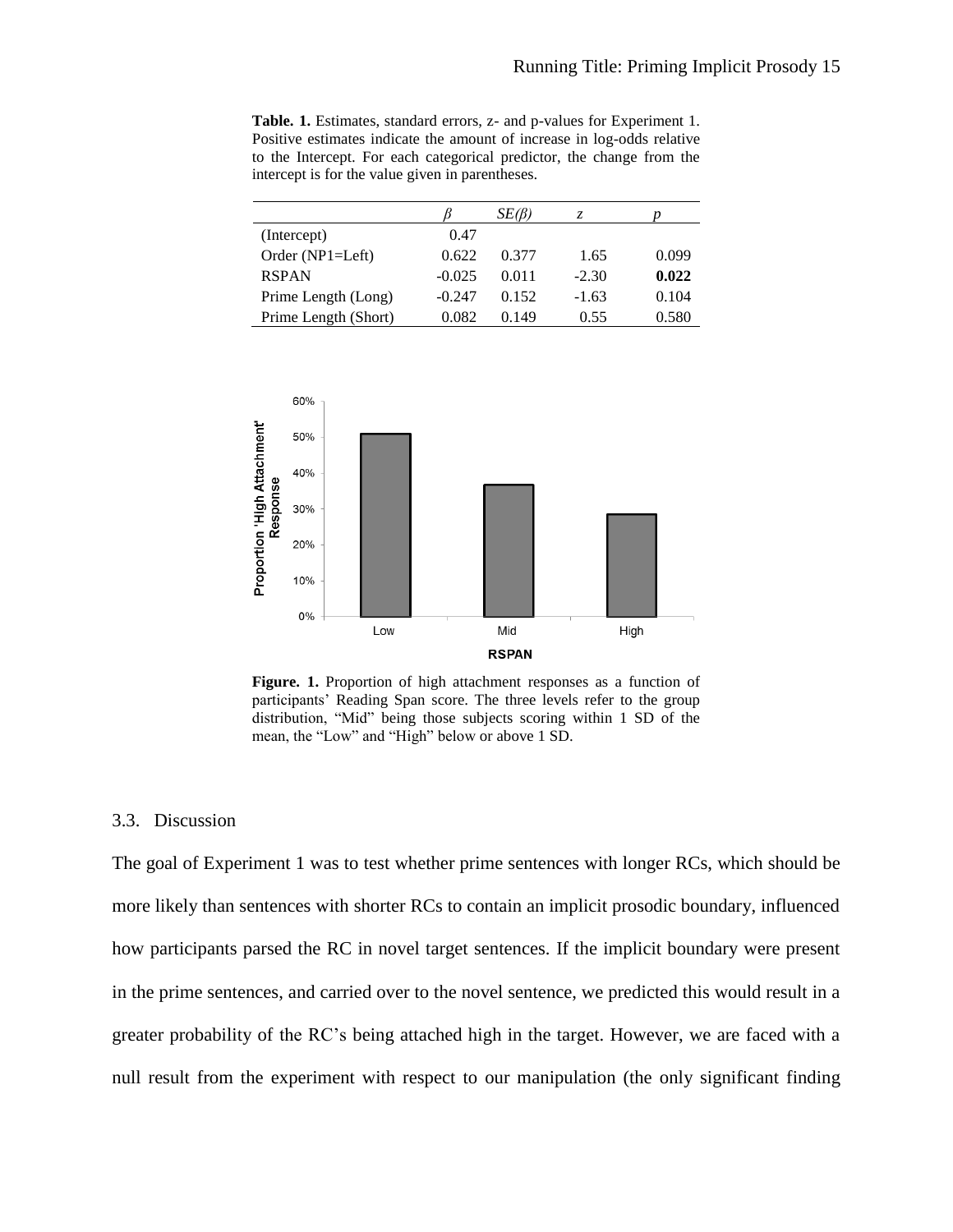being the main effect for RSPAN, a replication of Swet et al.'s (2007) result); indeed, there was a trend in the opposite direction than predicted, with targets tending towards high attachment less often following long primes.

While it is possible that no priming was found in Experiment 1 because no implicit prosodic boundaries were in fact generated in the primes, we find this possibility unconvincing, for the reasons laid out in Section 2.1. Instead, it is more likely that priming did not occur either because (a) prosodic structure priming is inherently weak, as suggested by Tooley et al. (2013), or (b) there was something about our task which obscured or further weakened priming that would otherwise have been observable. We believe that both of these factors may be responsible.

Our intent was to manipulate what has been the most reliable predictor of both prosodic boundary placement and high attachment preferences, namely RC length. However, it may be the case that the 9-12 syllable length for the long-RC condition was excessively long, making the modest 6-7 syllable-long RCs in the target sentences seems short in comparison. It may thus be that participants in the reading task, after reading a prime in the long RC-condition, treated targets as if they were short RCs, thus projecting no boundary before the RC. If this were the case, we would expect to see an effect in the opposite direction. In fact, this is what was found, although the trend was insignificant  $(p=10)$ .

Additionally, since Tooley et al. (2013) found prosodic priming to be weak (possibly too weak to be observed in truly novel sentences at all), it may be that a simple reading task does not result in sufficiently salient prosodic structures. In Experiment 2, we attempted to circumvent both of the possible pitfalls of the task used in Experiment 1 by presenting subjects with auditory primes—i.e., explicit prosody. The goal in Experiment 2 was therefore to test whether hearing a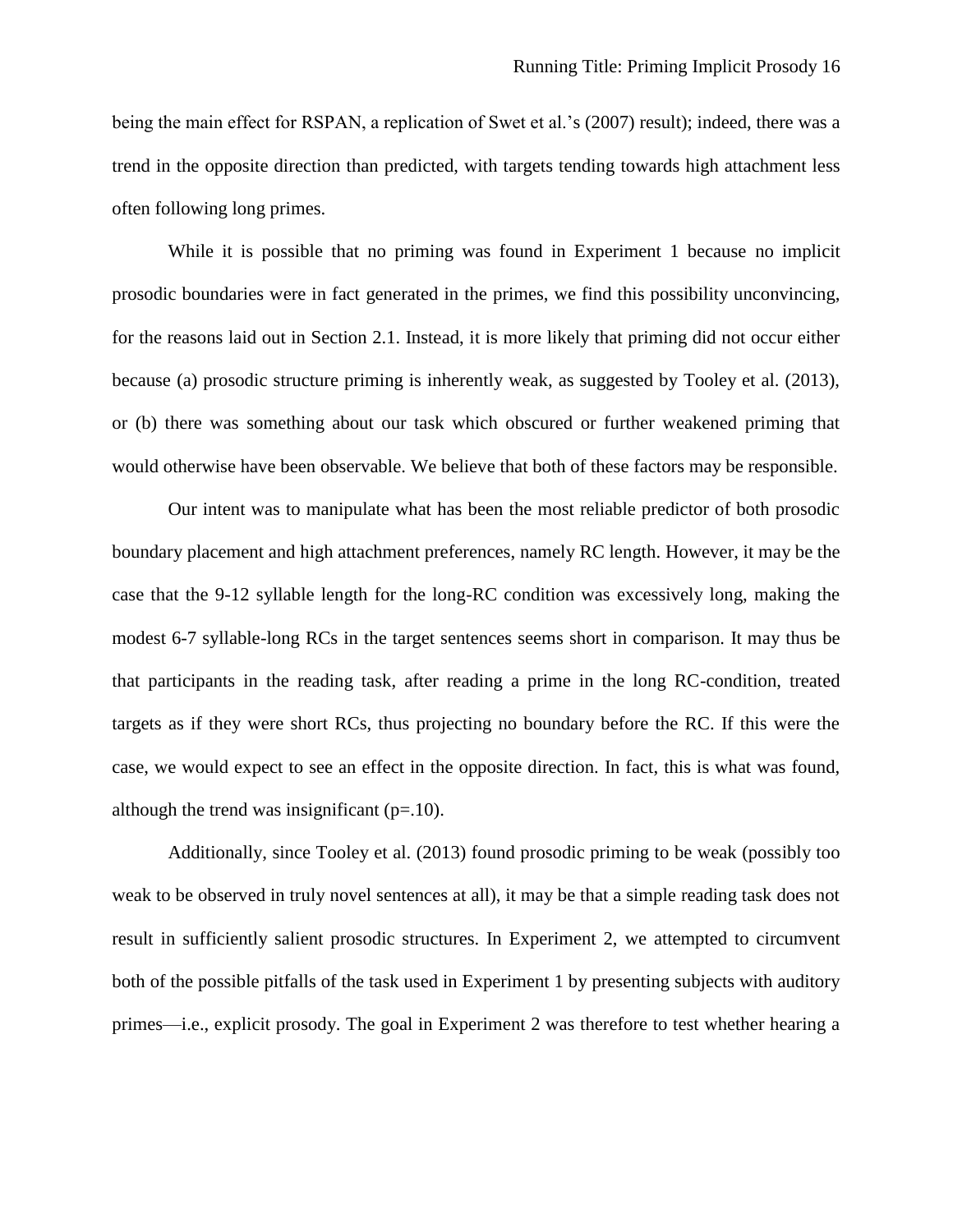sentence with a prosodic boundary in a certain location influenced the comprehension of silently read sentences, and if the predictions of the IPH are useful in understanding any patterns.

### 4. Experiment 2: Explicit-to-implicit prosodic priming

## 4.1 Methods

#### 4.1.1. Stimuli

The basic design of sentence materials for Experiment 2 was similar to those for Experiment 1. For Experiment 2, targets were 18 sentences intended to lack any kind of biasing information, grammatical, or otherwise, and were again directly used or were modified version of sentences that have been normed in previous studies. Unlike the target sentences used in Experiment 1, however, these 18 target sentences contained RCs that were of one of two different lengths: shorter (3-5 syllables) or medium length (6-7 syllables).

The purpose of the primes for Experiment 2 was to deliver different explicit prosodic structures to participants, and so auditory prime sentences were created. The 16 prime sentences were, as other sentences in this study, based on those used in previous studies, and contained RCs (short, 3-5 syllables) with ambiguous attachment to a preceding NP. An example of one such prime was "*The chef couldn't find the lid of the pan that was clean."* (See Appendix B for the full list); three versions of such primes were produced and recorded by a native speaker of English from California with extensive training in intonational phonology; each version was intended to manipulate the location of a prosodic boundary as shown schematically in (4). Example f0 contours for a prime in each of the three conditions are shown in Figure 2. The control condition contained no large prosodic boundary— i.e., the prosodic juncture between each pair of words in the sentence was equal, i.e., by having a break index 1 in English ToBI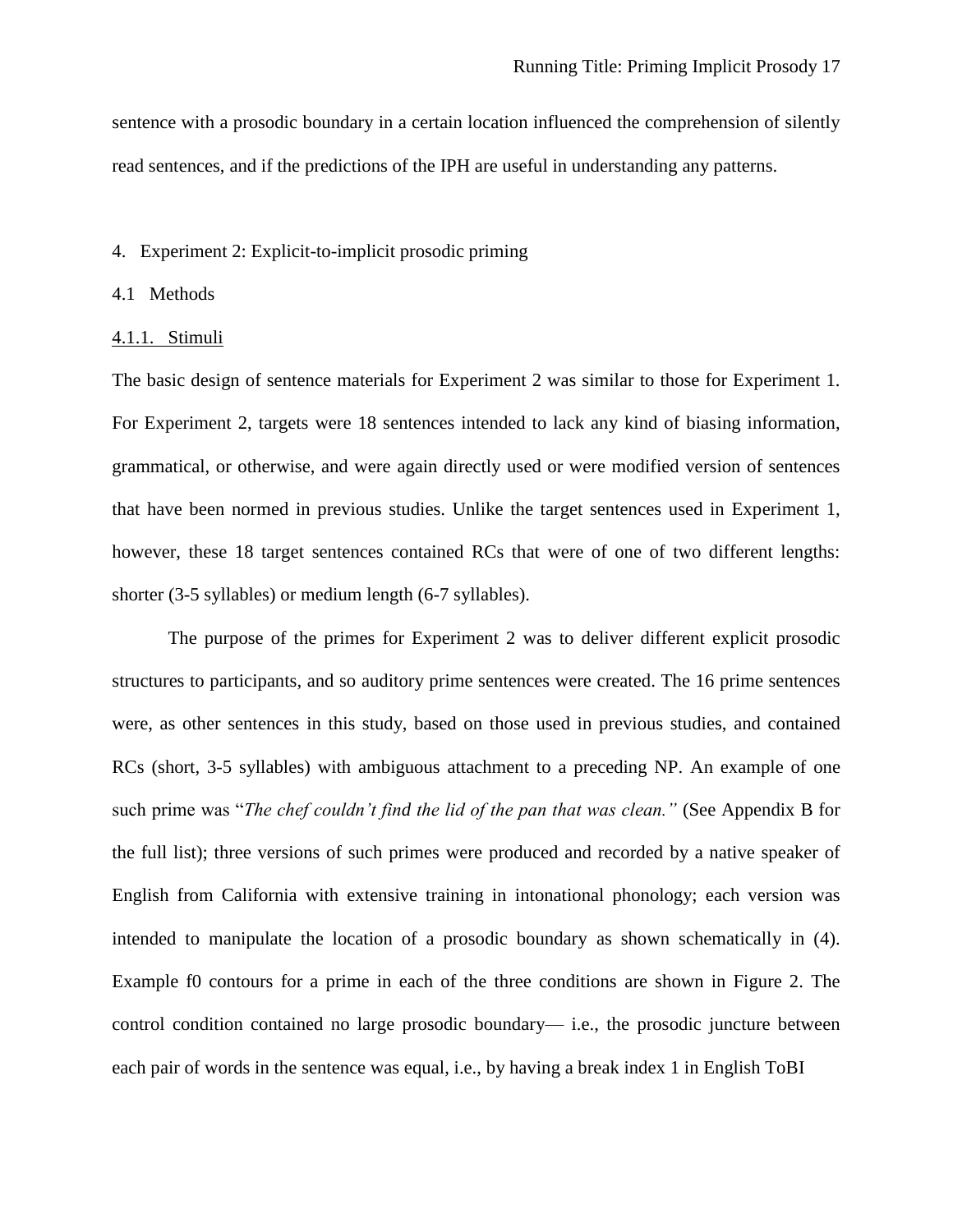(4) (a) No boundary condition (control)

(…NP1 NP2 RC)

- (b) Late boundary condition
	- $(...NP1 NP2)$  // (RC)
- (c) Early boundary condition

 $(...NP1)$  // (NP2 RC)



Figure 2. Example of an auditory prime for Experiment 2, in each of the experimental conditions: no boundary/control (top), late boundary (middle), and early boundary (bottom). Accent status (accented/unaccented) was held constant across boundary conditions.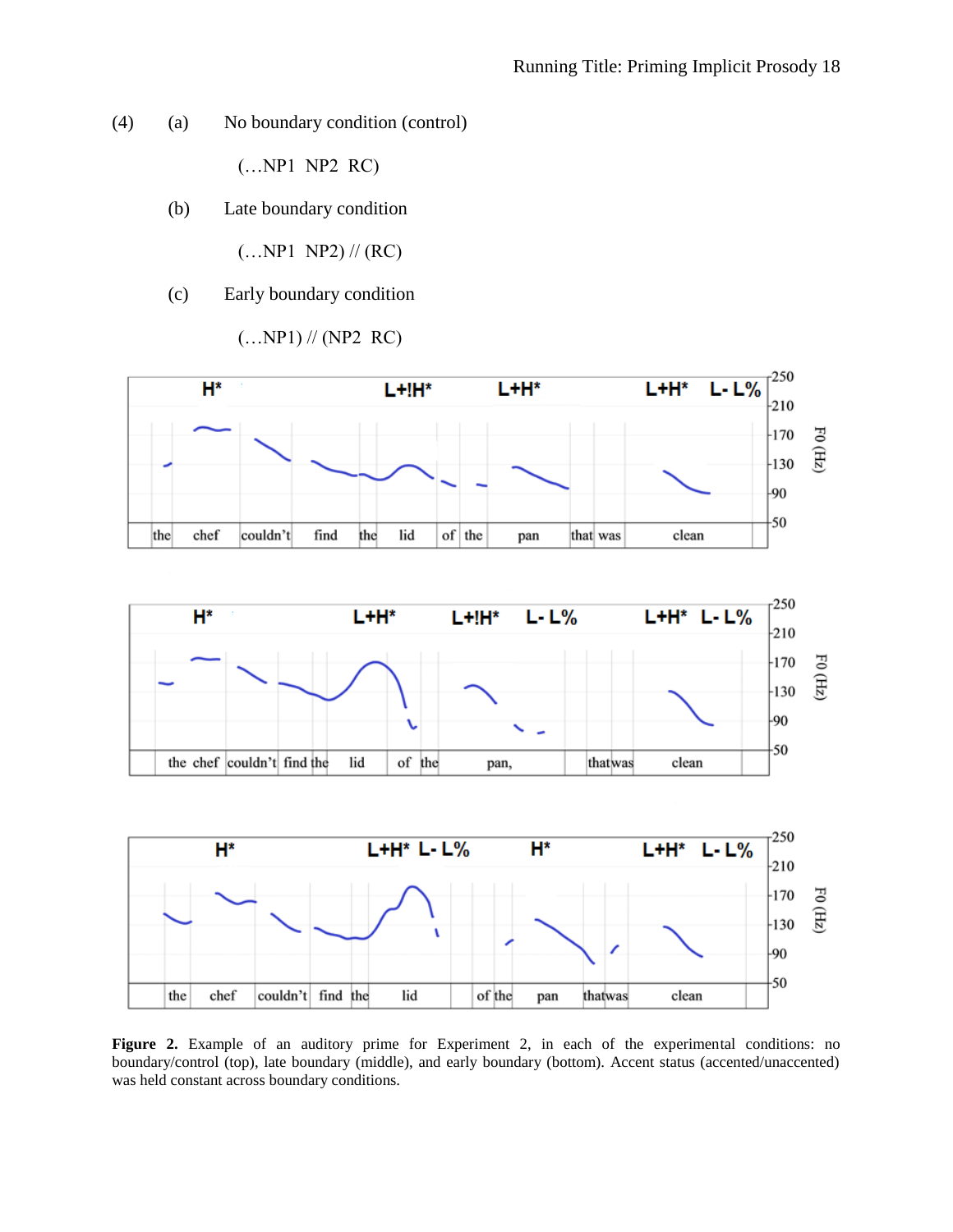(Beckman & Hirschberg 1994). The boundaries used were the largest in the intonational phonological model for English, namely the Intonational phrase (Pierrehumbert 1980; Beckman & Pierrehumbert 1986) and were marked by low f0 targets in each case (the L- phrase accent and L% boundary tone in the English ToBI conventions; Beckman & Hirschberg 1994). Additionally, accent status was held constant across the conditions such that pitch accents of the type  $(L+)H^*$  (downstepped on NP2 in the control condition) occurred on each of the two NPs, and one single pitch accent occurred in the RC. Filler trials included sentences with RCs that had unambiguous attachment (i.e., there was only one head noun, or there was only one semantically plausible head noun), as for Experiment 1; filler primes, however, were designed to manipulate the location of an Intonational phrase boundary in sentences lacking any RC. For example, filler primes were of the form *"Jackie telephoned Paul between lunch and dinner."* which (on different trials) contained either no boundary, a boundary after the subject, or a boundary after the direct object.

### 4.1.2. Procedure

A MATLAB script was used to present participants with the prime sentences, target sentences, and the questions that elicited their attachment decisions about the targets. Each trial proceeded as follows. First, three (different) prime sentences from the same boundary condition were presented, one after another with a short (.5 sec) interval between them. Then, following the offset of the third prime, a target sentence appeared on the screen. Finally, after 2.5 seconds, the standard attachment question appeared below the target sentence, and both the target and question remained on the screen until the participant selected an answer, which then began the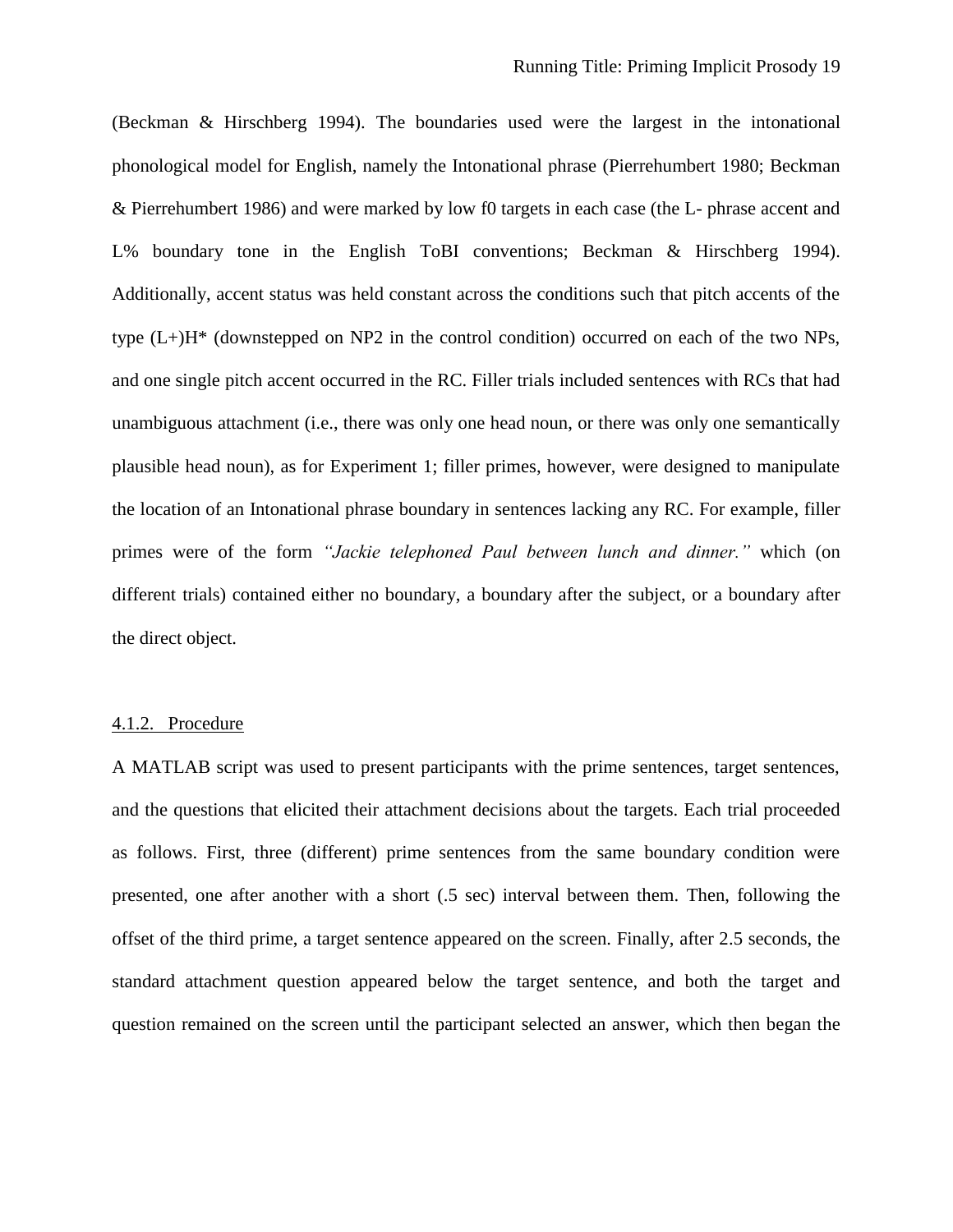next trial. Following this auditory priming task, participants completed the RSPAN task and AQ questionnaire; Experiment 2 took approximately 40 minutes to complete.

#### 4.1.3. Participants

Participants were 120 (74 females, 46 males) native speakers of American English. They were undergraduate students at UCLA and received either monetary compensation or course credit. None had participated in Experiment 1, and all confirmed they had normal hearing, were never diagnosed with a communication disorder, and all had normal or corrected vision.

### 4.2. Results

The outcome variable "high attachment response" was modeled as in Experiment 1, using the same factors, except that (a) the prime-related factor was boundary location rather than prime RC-length, and (b) length of the RC in targets was a factor in Experiment 2. (Both boundary location and RC length were permitted to enter into three-way interactions with RSPAN and boundary condition in our models). The resulting model, following the procedures from Experiment 1, included the factors shown in Table 2.

Results showed the following; first, there was a main effect of RC length (in the target); consistent with previous work, target sentences containing shorter RCs were associated with

**Table 2.** Estimates, standard errors, z- and p-values for Experiment 2. Positive estimates indicate the amount of increase in log-odds relative to the Intercept. For each categorical predictor, the change from the intercept is for the value given in parentheses.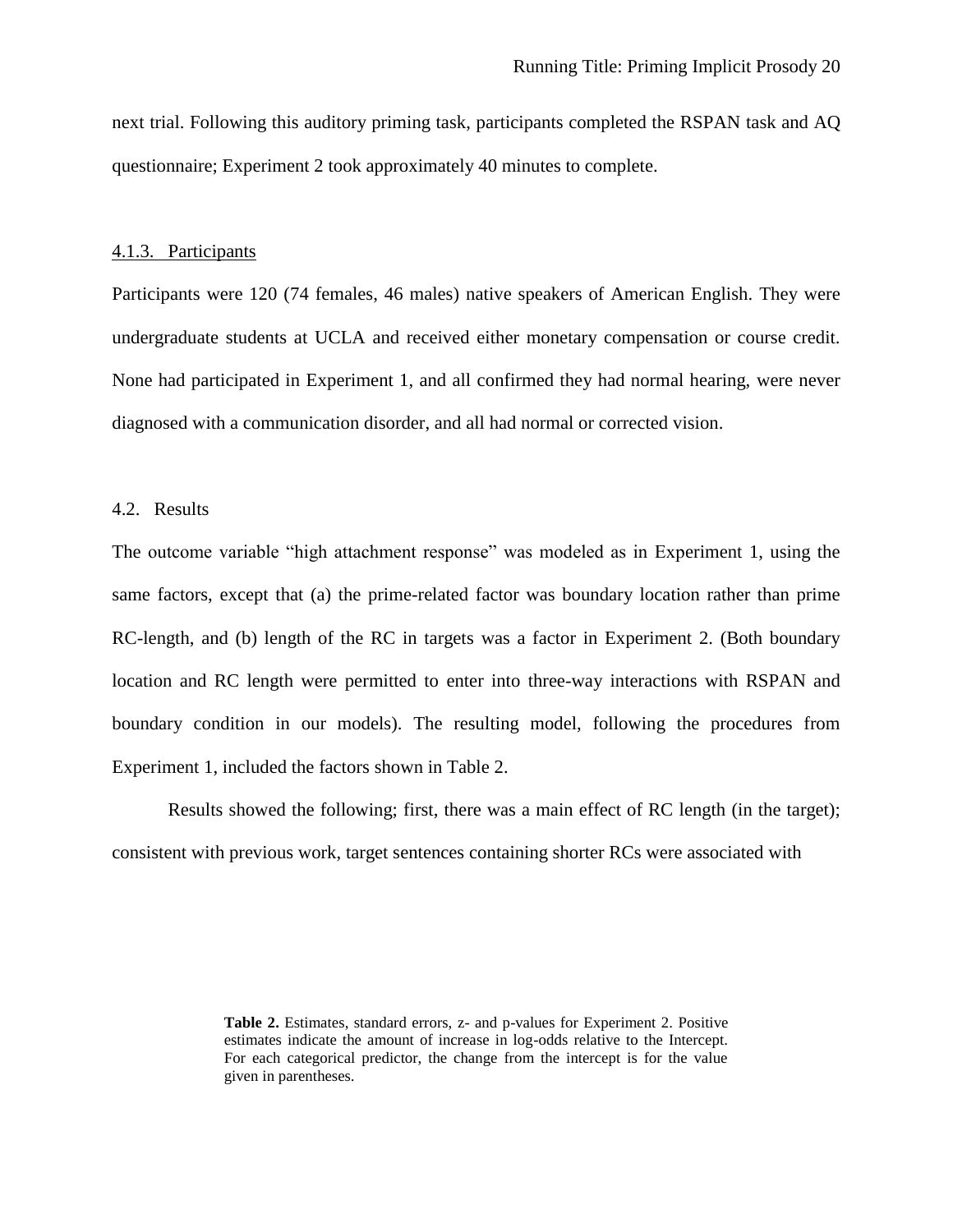|                            |          | SE(B) | Z.       |       |
|----------------------------|----------|-------|----------|-------|
| (Intercept)                | 0.164    |       |          |       |
| RC Length (Short)          | $-0.889$ | 0.335 | $-2.651$ | 0.008 |
| Boundary (Larly)           | $-0.702$ | 0.583 | $-1.203$ | 0.229 |
| Boundary (Late)            | $-1.686$ | 0.584 | $-2.886$ | 0.003 |
| AO-Comm                    | 0.033    | 0.036 | $-0.902$ | 0.367 |
| Boundary (Early) * AQ-Comm | 0.028    | 0.030 | 0.919    | 0.358 |
| Boundary (Late) * AQ-Comm  | 0.085    | 0.030 | 2.860    | 0.004 |



**Figure 3.** Proportion of high attachment responses for each boundary condition, shown for three groups of subjects according to their AQ-Comm score. The three levels refer to the group distribution: "Mid" is for those subjects scoring within 1 SD of the mean, and the "Low" and "High" levels are below or above 1 SD. (The "Mid" condition represents approximately 50% of the participants, and the other two groups approximately 25% each). Higher AQ-Comm scores reflect more prominent autistic traits in the communication dimension. (The control condition in the figure represents primes without any prosodic break).

fewer high attachment responses  $(p<.01)$ . There was also a robust main effect for the prosodic manipulation, i.e., the location of the prosodic break in the prime sentences. The effect, however, was in the opposite direction predicted by the IPH: overall, targets following primes with a late prosodic boundary were associated with a lower rate of high attachment responses by participants (relative to the control condition;  $p<0$ 1). Finally, although the AQ was not a significant predictor as in Experiment 1, the best-fitting model for Experiment 2 included a twoway interaction between AQ-Comm and prosodic condition, indicating that the effect just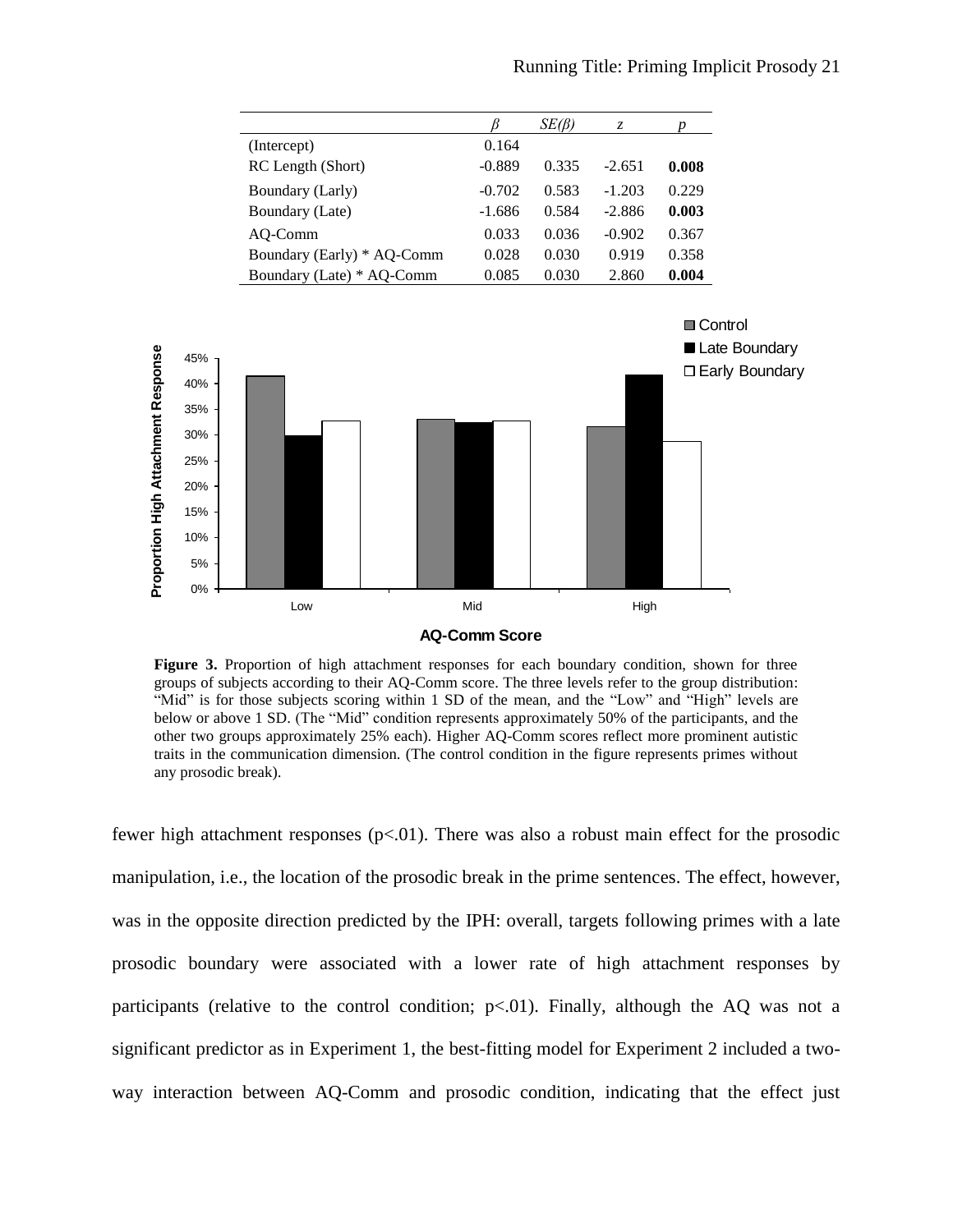described was modulated by AQ-Comm scores. In particular, the probability of participants giving a high attachment response to targets following late boundary primes (i.e., the pattern predicted by the IPH) was directly related to AQ-Comm scores. That is, the pattern predicted by the IPH was present, but limited to those subjects with more autistic-like communication skills. This pattern can be seen in Figure 3. Also apparent in the figure is a (non-significant) trend in the direction of high-AQ-individuals being less likely to interpret the RC as attaching high in a target if that target was read after hearing primes with a break between the two NPs (i.e., early boundary) compared to the control prime. Note that RSPAN is not included in the best-fitting model because it was not a significant predictor of attachment. Further, it did not correlate with AQ-Comm ( $r = -0.02$ ,  $p > 0.33$ ).

### 4.3 Discussion

The purpose of Experiment 2 was to test for the influence of prosodic boundaries in auditory prime sentences on the parsing of relative clauses in silently-read sentences. The results indicate that there was such an influence, but the details are highly surprising. First, as a group, after hearing RC-sentences with a prosodic boundary after the second of two NPs, participants were actually more likely to attach the RC low to NP2 in an analogous target sentence; this priming effect is exactly the opposite of what we predicted based on the IPH. However, the second finding was that a subset of participants was more likely to attach the RC high after hearing sentences with late-occurring prosodic boundaries (also showing a trend towards attaching low after hearing sentences with an early-occurring prosodic boundary), in line with our IPH-based predictions. What is surprising about the second finding is that these were the participants with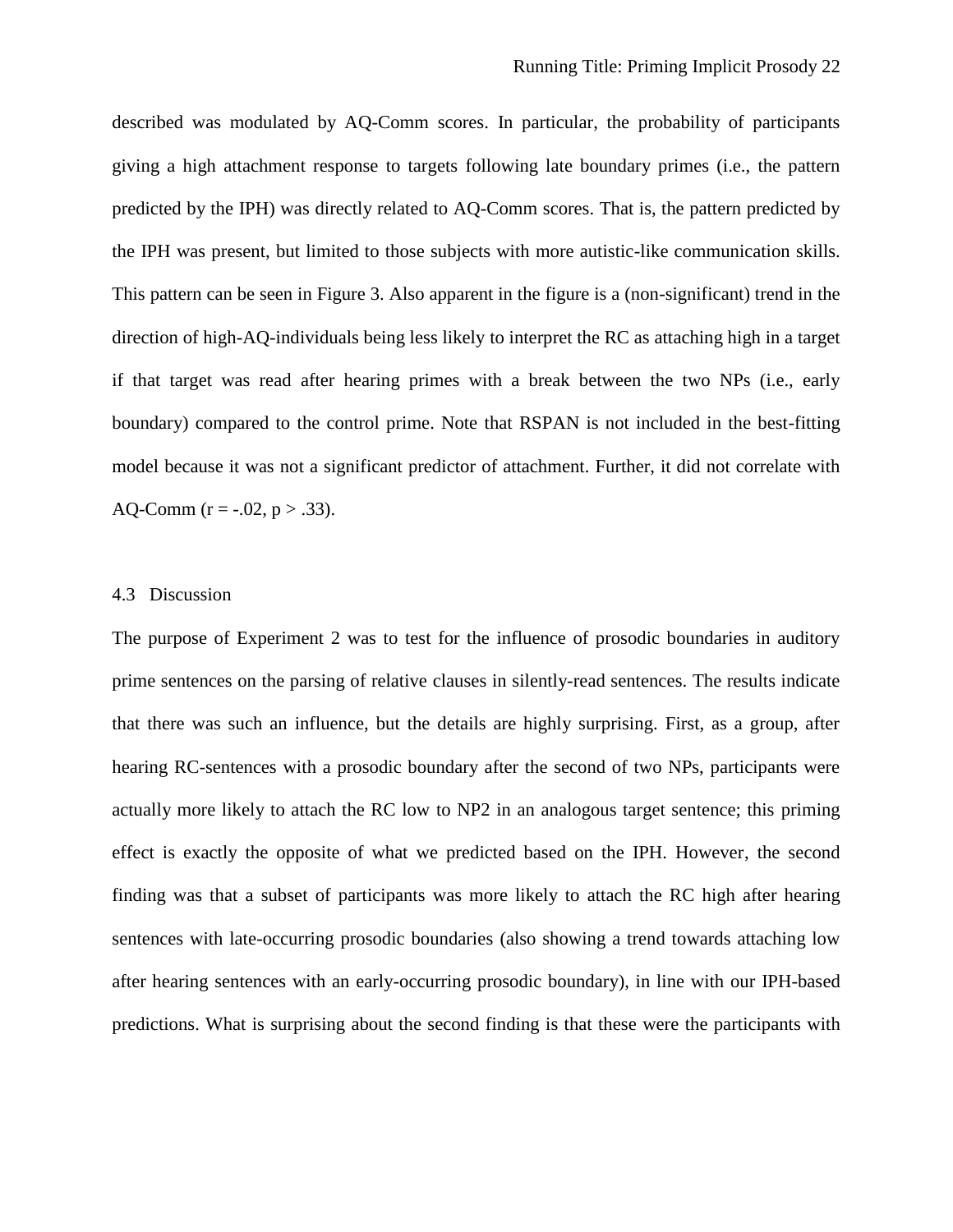the most autistic-like communication skills, usually associated with lower sensitivity to prosody. The results are therefore quite puzzling from the perspective of the hypotheses we were testing.

We first address the primary finding, i.e. the main effect showing late boundaries to prime low attachment in targets, for which there are two basic logically possible interpretations. The first is that the prosodic boundary separating NP2 and the RC had the direct effect on syntactic parsing of cueing structural proximity, i.e., the lack of syntactic juncture. This interpretation is in such clear contradiction to previous research on the prosody-syntax relation as to render it untenable, and so we do not consider it further here. The second possibility, however, is that there was a cue relevant to attachment disambiguation concomitant with the location of prosodic boundaries in our design; we believe that such a correlate of our intended manipulation was in fact responsible, and that it was prosodic prominence.

Prosodic prominence, i.e., phrase-level accentuation, has been found previously to influence RC attachment decisions by Shafer, Carter, Clifton, and Frazier (1996) (see also Lee  $\&$ Watson 2011). In their study, using a traditional off-line attachment decision task similar to ours, the authors presented participants with auditory sentences (as targets, not primes, as in our experiment) with a single prosodic boundary after NP2. In one experiment, it was shown that if only one of NP1 or NP2 contained a pitch accent, a strong bias was observed towards parsing the accented NP as the head of the RC. In a second experiment, holding accent location constant on NP2, the authors manipulated accent type, comparing a nuclear H\* with a phonetically (and perceptually; see Turnbull, Royer, Ito, & Speer *to appear*) more prominent nuclear L+H\*, and found that NP2 with L+H\* triggered more RC attachment. Thus, increasing the prominence of NP2 through either accent status (i.e.,  $[+/$  accent]) or accent type increased also its likelihood of being parsed as the head of the RC.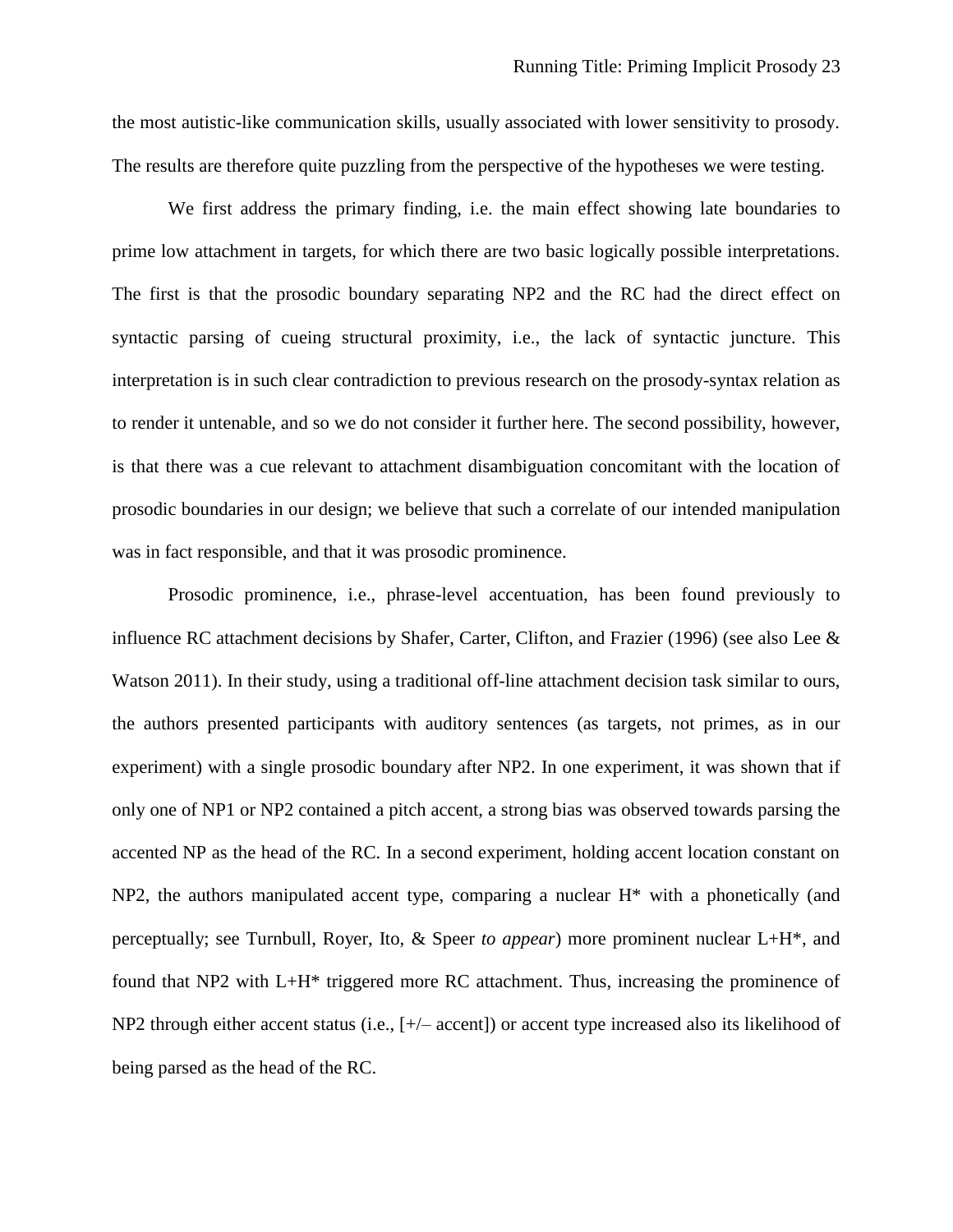In our Experiment 2, the manipulation of prominence was an inevitability of manipulating boundary location. Recall that in the auditory primes, accent status for NP1 and NP2 was held constant, as was the fact that a single pitch accent occurred within the relative clause across phrasing conditions. This being the case, the location of boundaries determines which of the accent on the two NPs is nuclear and which is prenuclear, a distinction in structural prominence (Beckman 1986, Beckman & Edwards 1994), which is illustrated schematically in (5), with nuclear accents in bold:

(5) (a) 
$$
T^* T^* T^*
$$

\n(b)  $(\ldots NP1 NP2) \mathit{ // (RC)}$  *Later boundary, stronger NP2 prominence*

\n(b)  $(\ldots NP1) \mathit{ // (NP2 RC)}$  *Early boundary, weaker NP2 prominence*

What must be taken away from (5) is that structural prominence favors attachment to exactly the opposite head noun as does phrasing (given the IPH's working assumption (3a), noted in Section 1). It therefore seems, we conclude, that for the majority of listeners in our Experiment 2, prominence trumped boundary location in cueing attachment. This understanding of the main effect for phrasing in Experiment 2 also allows for a more intuitive interpretation of our finding that phrasing is a better predictor for individuals with high AQ-Comm scores—previously equated to poor pragmatic processing (Nieuwland, Ditman & Kuperberg 2010; Xiang, Grove, & Giannakidou 2013). That is, our finding is not because these individuals were especially sensitive to phrasing for the purposes of syntactic parsing, but that they were *less* sensitive to prominence than the rest of the group. This is more in line with Bishop's (2012b/2013) findings in cross-modal priming, described at the end of Section 2.3. While we speculate that high AQ-Comm may therefore be associated with poor use of prosodic prominence, we do not suggest that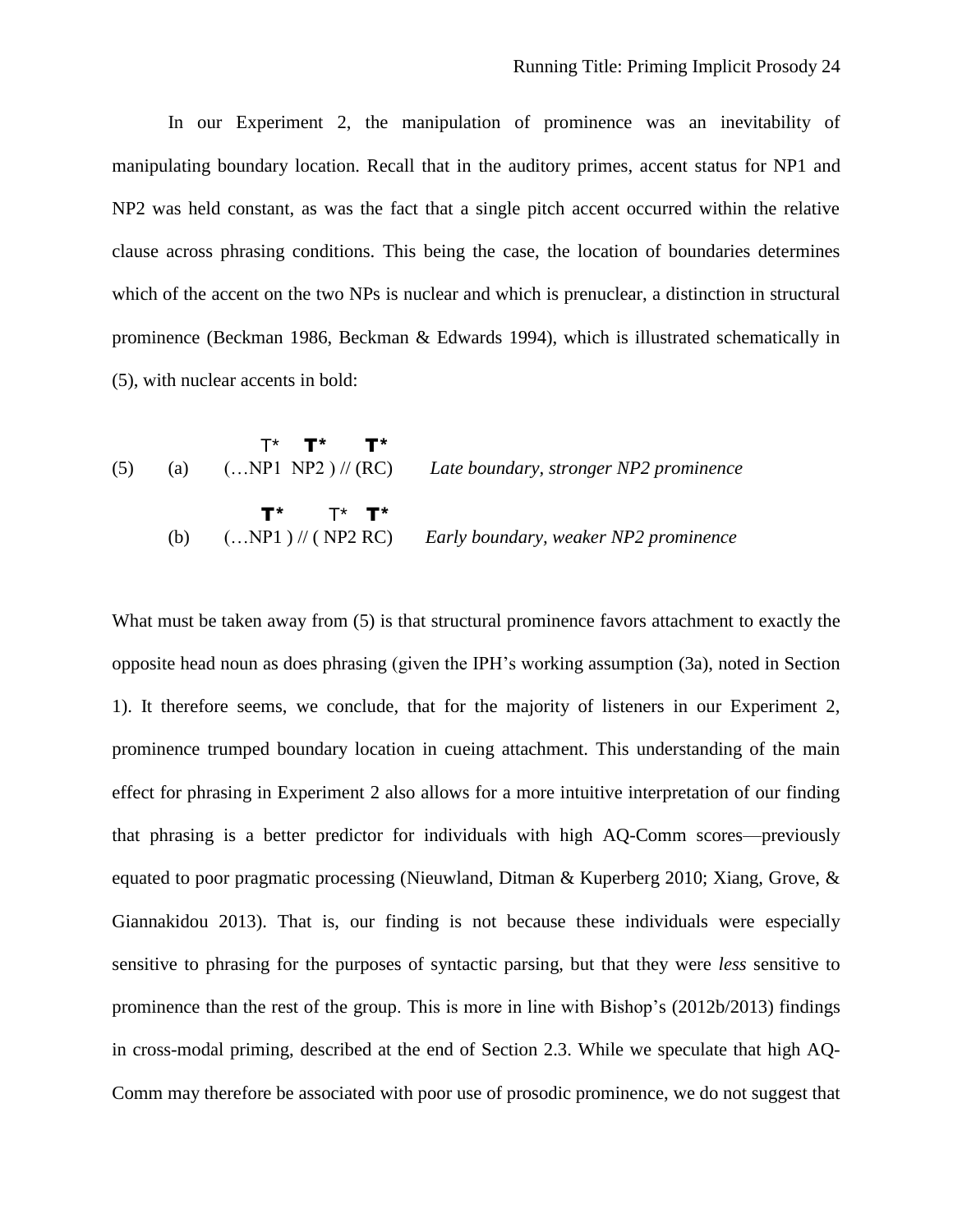our results should be interpreted as suggesting these individuals have an enhanced or even typical sensitivity to phrasing, a matter which we comment on further below.

### 5. General Discussion

The purpose of the present study was to explore a basic prediction of the Implicit Prosody Hypothesis about how prosody influences syntactic disambiguation in silent reading. According to Fodor's (2002) conceptualization, a large prosodic boundary, implicitly projected onto a sentence, should cue a large syntactic boundary at that location. In two experiments we attempted to test this relationship between phrasing and parsing; although we did not generate a statistically significant finding in Experiment 1, in which we attempted to use (length-induced) implicit prosodic boundaries, we did find that explicit prosodic boundaries in primes in Experiment 2 influence parsing. Surprisingly, however, for the majority of our subjects, the pattern was in the opposite direction from what the IPH predicts. Nonetheless, having found prosody to be a significant predictor of ambiguity resolution in RC attachment, we do not believe that the results of that experiment invalidate the fundamental proposal embodied by the IPH. Rather, it suggests that it needs to be revised so as to take into account a wider range of prosodic structure; as discussed in the previous section, we believe we can appeal to patterns of prosodic prominence to explain the patterns of syntactic parsing observed in Experiment 2.

On this point, it must be emphasized that Fodor and her colleagues did not fail to consider the relevance of prosodic prominence in crafting their proposal about implicit prosody's role in sentence processing. Rather, they selected a methodological approach that sought, perhaps temporarily, to limit the investigation to phrasing, since phrasing would seem to be least confounded with semantic and information structural factors. What we believe our findings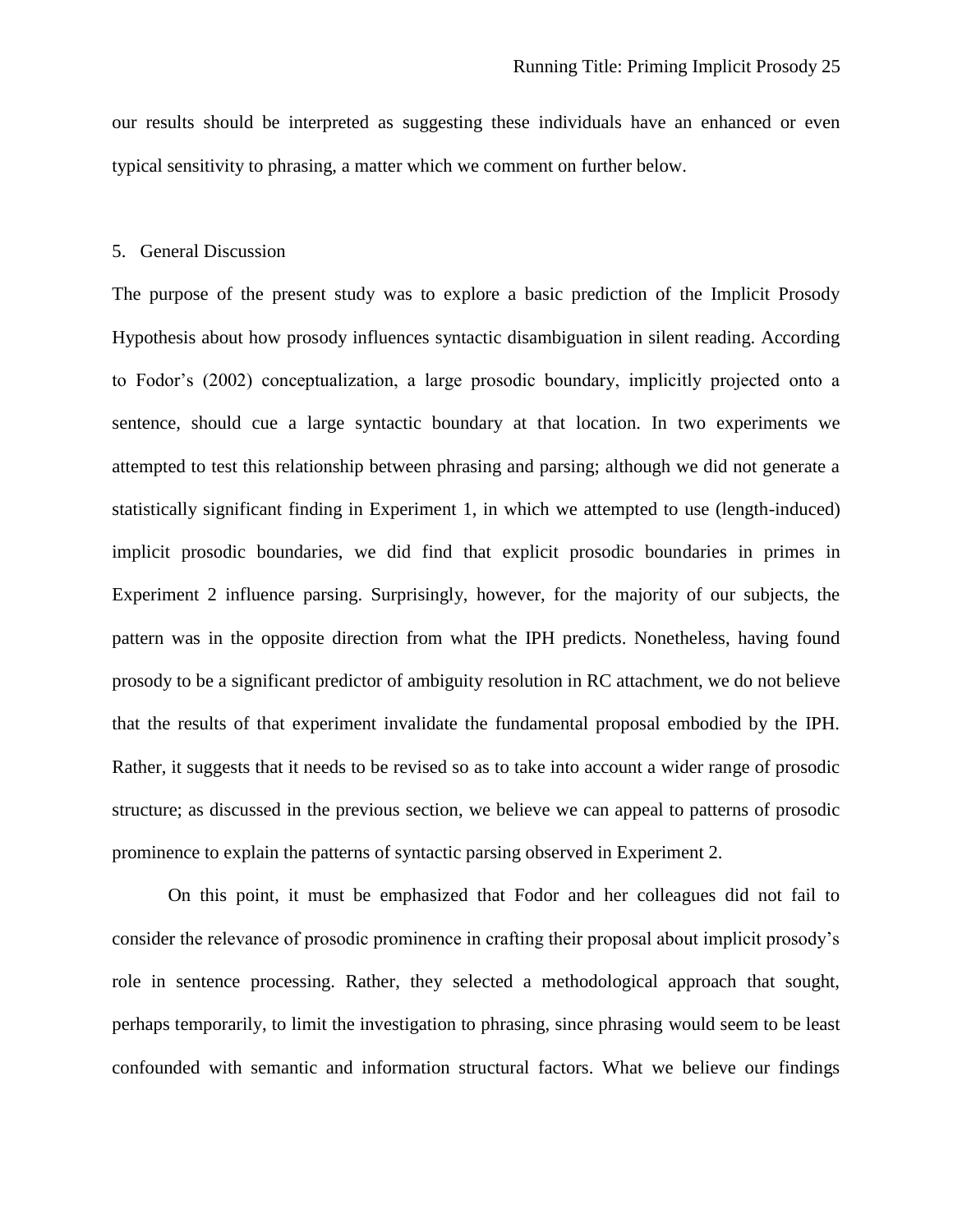indicate is that this approach may simply not be tenable, not only because we know that prominence influences parsing, but also because prominence and phrasing are closely linked aspects of prosodic structure.

It thus follows that the emphasis on the relation between syntax and phrasing to the exclusion of prominence—which we understand to be quite standard—is likely to be misguided. Having found the behavioral outcome of our phrasing manipulation in Experiment 2 to be better explained by the prominence contrast that accompanied it, we wonder how well prominence might account for previous findings as well. Certainly we see a plausible explanation for the results of Jun (2010), one of the original motivations for the present study. As discussed in Section 1, Jun found speakers of English, a low-attachment language, to prefer placing a boundary before NP2, the pattern predicted by the IPH for high attachment languages. Jun reports that both NP1 and NP2 were always pitch accented, thus suggesting that NP2s, being phrase-final, were nuclear accented, and therefore placed in a structurally prominent position by her speakers. This is in fact what we would expect from a low attachment language if prominence (explicit or implicit) rather than phrasing were central. Similarly, this understanding would also help us make sense of the Japanese and Korean data from the earlier studies. In those studies (Jun & Koike 2003 and Jun & Kim 2004, Jun 2007), prosodic boundaries were so crucial to predicting native speakers' high attachment preferences (in a way predicted by the IPH) because these languages are edge-marking languages—unlike English, which is a head-marking language. In the prosodic typology proposed in Jun (2005, 2014), English, as a lexical stress language, marks prominence by pitch accenting, i.e., marking the *heads* of prosodic constituents, but Korean and Japanese encode prominence in boundaries, i.e., by tonally marking *edges* of prosodic constituents and/or by positioning a prominent word at the beginning of a prosodic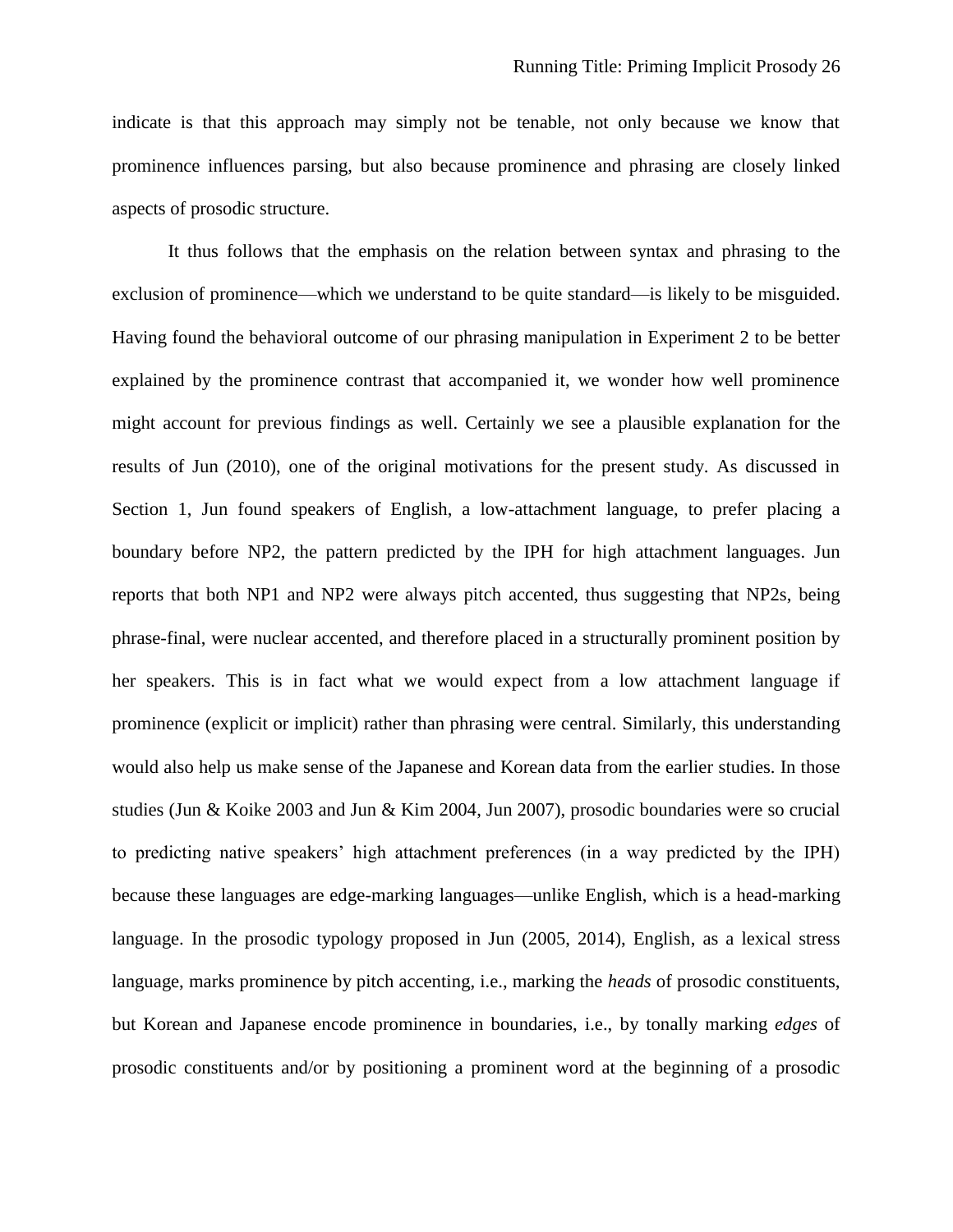constituent. This happens because Korean, lacking lexical prosody, lacks a *head* of a word; in Japanese, some but not all words have a lexically-assigned pitch accent, but word edges are reliably marked by a rising tone (Beckman & Pierrehumbert 1986, Pierrehumbert & Beckman 1988, Warner et al. 2010). Thus sensitivity to boundaries for syntactic parsing is most apparent in languages with edge-marking, but not necessarily head-marking, prosody.

In summary, then, if we revise Fodor's claim about the relation between prosody and parsing to include a wider range of prosodic structure—*and we allow the dominant aspect of that structure to be fixed typologically*—the basic proposal of the IPH finds support in the results of our study.

We also wish to make some brief comments on our findings related to autistic traits—a conspicuous and surprising part of the study. As described in our discussion of Experiment 2's results, we have concluded that the high AQ-Comm individuals may have been largely ignoring prominence patterns, and this is the primary way that they differed from other subjects. However, this would leave open the possibility that this sample of participants therefore used phrasing in the way that the IPH predicts, i.e., prosodic juncture was used to posit syntactic juncture, and, unlike other participants, they were simply not "distracted" by prominence. While we leave open this possibility, we believe a less positive scenario might also explain their responses. This is one in which the parsers of high-AQ individuals, rather than productively using prosodic juncture to posit a syntactic boundary, were simply disrupted by the juncture prompting closure at that location. While the distinction between this disruption-prompted closure and the effect of prosodic boundaries already assumed by the IPH may seem subtle (see Ferreira & Karimi, this volume, for insightful discussion of this matter), something along these lines would be necessary if it were found that the same individuals do not have the same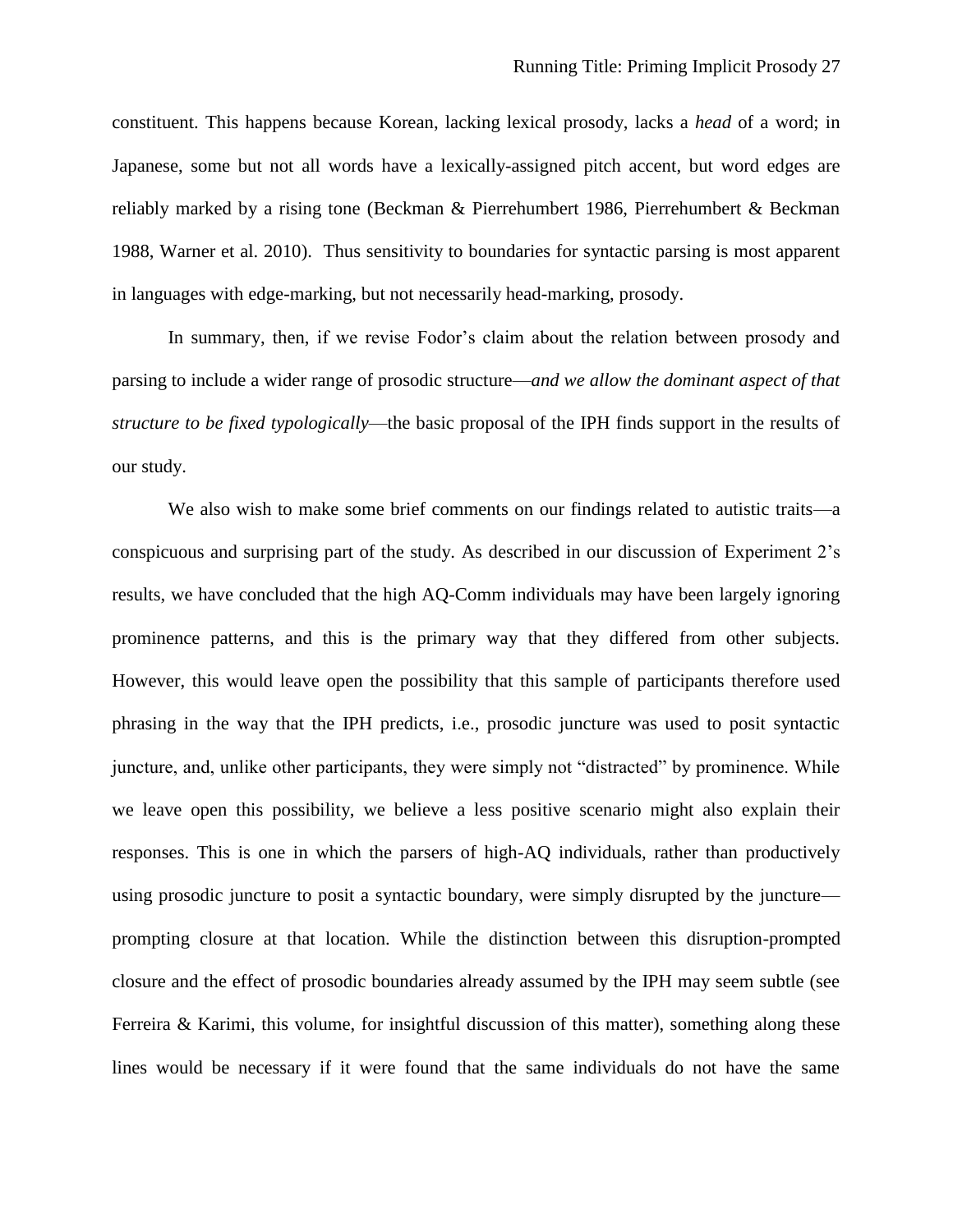boundary-attachment correspondences in their productions. We leave this question open for further research.

Finally, while the results of our structural priming study demonstrate a significant relation between prosodic structure and attachment resolution, we have until now left unspecified the details regarding the mechanism responsible. In particular, it is not yet clear whether the structure that was primed was in fact prosodic or syntactic, and in fact it cannot be teased apart in our Experiment 2. This is because the auditory primes had, in principle, two opportunities to influence participants' comprehension of the target sentences. For example, participants may have first assigned a syntactic structure to the primes, based on their overt prosody, and then reassigned this syntactic structure—but not the prosodic structure—to the target sentence. In this case, the prosody-syntax relationship is still confirmed, but prosody's influence took place at the parsing of primes, not the parsing of targets (and thus was syntactic priming in the usual sense). On the other hand, a scenario is also possible whereby listeners retained the prosodic structure from the primes, reusing that structure for the implicit prosody projected onto the silently-read target sentence, and it was at this point that the prosody had its impact on ambiguity resolution for the target.

It is also possible, and in our opinion probable, that both types of priming took place. For the moment we must be satisfied to have shown that prosody, at some point in the process, influenced attachment resolution systematically. In other work, however, we are currently attempting to tease the two possibilities apart. While this represents work in progress, we are optimistic that prosodic priming will in fact be demonstrable using a paradigm like the one used here, which, unlike Tooley et al's (2013) approach, does not involve the additional complications associated with eliciting speakers' productions.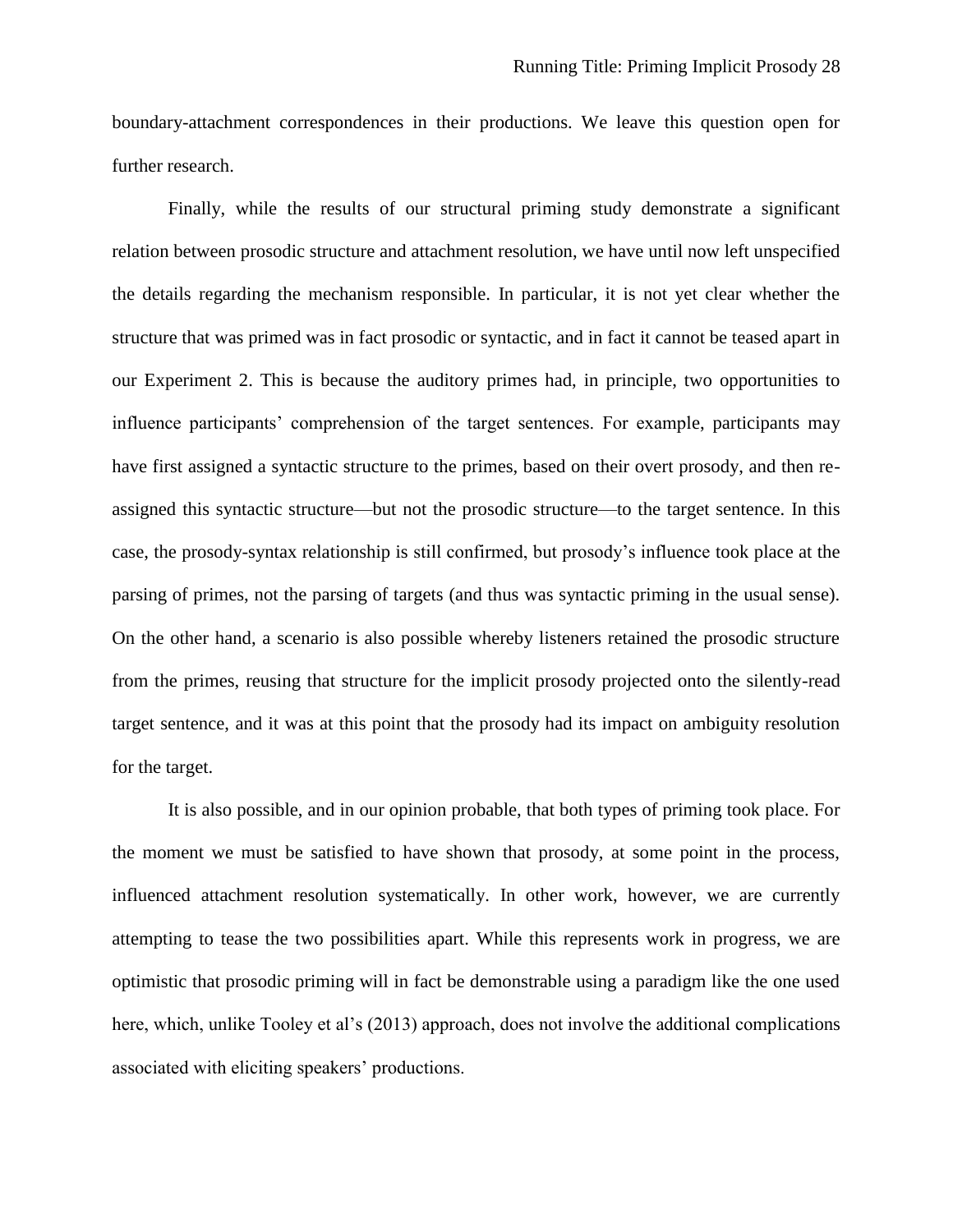## 6. Conclusion

In conclusion, this study utilized novel prosodic adaptations of the structural priming paradigm. Our primary finding comes from Experiment 2, where it was demonstrated that the location of a prosodic boundary in auditory primes influenced the attachment of the relative clause in silentlyread target sentences. The correlation between boundary location and attachment, however, was in the exact opposite direction predicted by the Implicit Prosody Hypothesis for most of our subjects. Our proposed interpretation of these results relies on a more holistic consideration of prosodic structure, one in which structural prominence is a key factor, as well as a typological difference in prominence marking across languages. Our results, therefore, have crucial implications for future work on Fodor's influential Implicit Prosody Hypothesis, and indeed future work on the relation between prosody and the processing of syntactic structure in general.

#### **Appendix A: Experimental Stimuli for Experiment 1**

#### *Target Sentences*

- 1. Linda wrote to the managers of the assistants *that are late all the time*.
- 2. My friend met the aide of the detective *that was fired yesterday*.
- 3. Nobody noticed the bodyguard of the actor *that was talking on the phone*.
- 4. The reporter interviewed the son of the colonel *that had a car accident.*
- 5. The woman knew the photographer of the singer *that was reading a book.*
- 6. Patricia saw the teachers of the students *that were in class today.*
- 7. Rob talked to the coach of the gymnast *that was sick on Saturday.*
- 8. Charlie met the interpreter of the ambassador *that was eating dinner.*
- 9. Roxanne read the review of the play *that was written by John's friend.*
- 10. The receptionist greeted the clients of the lawyers *that were chatting loudly.*
- 11. Jane wrote a story about the uncle of the milkman *that was a gentleman.*
- 12. Julia had spoken to the secretary of the doctor *that was on vacation.*
- 13. The journalist talked to the daughter of the hostage *that was about to leave.*
- 14. Lisa couldn't find the refills of the pens *that were in the bottom drawer.*
- 15. Someone shot the servant of the actress *that was on the balcony.*
- 16. The dog bit the mother of the teacher *that lived in the South of France.*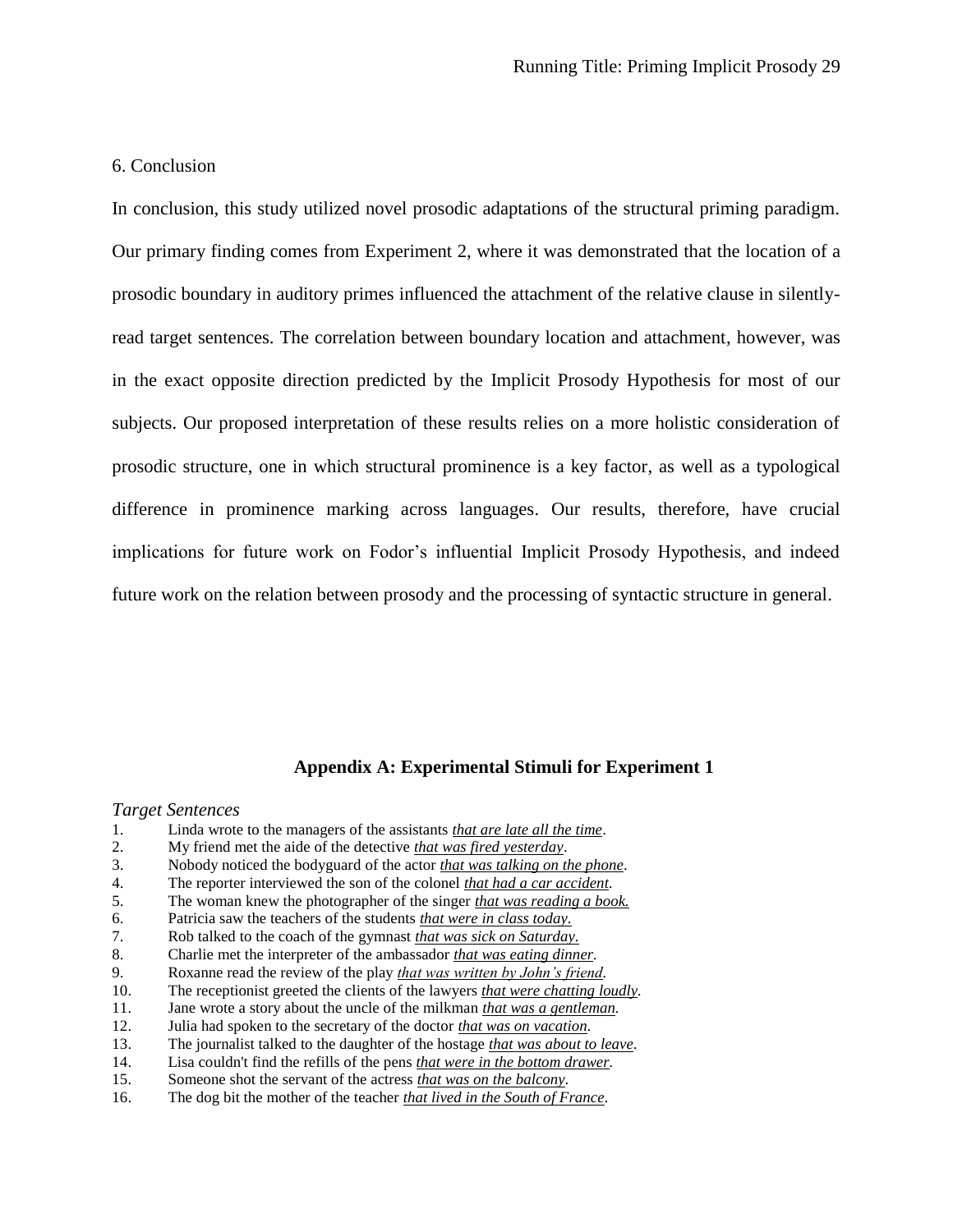## *Prime sentences*

## Short Primes

- S1. The nurse called in the sister of the hostess *that got hurt*.
- S2. Everybody ignored the stepfather of the monk *that had a beard*.
- S3. The drunk man hit the brother of the neighbor *that was yelling*.
- S4. Lucy admired the hallways of the apartments *that were painted*.
- S5. The chef couldn't find the lid of the pan *that was clean*.
- S6. Ivana hated the father of the delegate *that smokes*.
- S7. Andy ate with the cousin of the dentist *that was divorced*.
- S8. I was talking with the niece of the midwife *that lost weight*.
- S9. The children followed the aunt of the girl *that wore a skirt*.
- S10. The thief took the key of the trunk *that was outside*.

## Medium Primes

- M1. Everybody ignored the stepfather of the monk *that had a silky white beard*.
- M2. The driver talked to the guides of the tourists *that were angry at the bird*.
- M3. Ivana hated the father of the delegate *that always smokes cigarettes*.
- M4. Andrew had dinner with the nephew of the butler *that loved his former job*.
- M5. The children followed the aunt of the girl *that wore a yellow skirt*.
- M6. Peter met the uncle of the guest *that was a famous chef*.
- M7. Andy ate with the cousin of the dentist *that got divorced last April*.
- M8. Laura consoled the grandson of the general *that lost his right arm and leg*.
- M9. The drunk man hit the brother of the neighbor *that was yelling at the dog*.
- M10. Mary replaced the wire of the amplifier *that got damaged last week*.

## Long Primes

- L1. Peter met the uncle of the guest *that was the most famous chef in Los Angeles*.
- L2. The nurse called in the sister of the hostess *that got hurt in a terrible boat accident*.
- L3. The driver talked to the guides of the tourists *that were angry at the restaurant owner*.
- L4. Lucy admired the hallways of the apartments *that were painted light blue and lavender*.
- L5. The chef couldn't find the lid of the pan *that was cleaned after the party in the evening*.
- L6. Laura consoled the grandson of the general *that lost his leg during the Iraq war*.
- L7. Andrew had dinner with the nephew of the butler *that loved his former job in Beverly Hills*.
- L8. I was talking with the niece of the midwife *that lost weight before Maria's wedding*.
- L9. The thief took the key of the trunk *that was outside of the bedroom next to the door*.
- L10. Mary replaced the wire of the amplifier *that has been damaged since last Halloween*.

# **Appendix B: Experimental Stimuli for Experiment 2**

### *Target Sentences*

3-4 Syllables

My friend met the aide of the detective *that was fired*.

Linda wrote to the managers of the assistants *that were late*.

Jamie had inspected the monitor of the computer *that was stolen*.

Rob talked to the coach of the gymnast *that was sick*.

Patricia saw the teachers of the students *that were in class*.

The plumber adjusted the pipe of the sink *that was cracked*.

Charlie met the interpreter of the ambassador *that was eating*.

The dog bit the mother of the teacher *that lived in France*.

The receptionist greeted the clients of the lawyers *that were chatting*.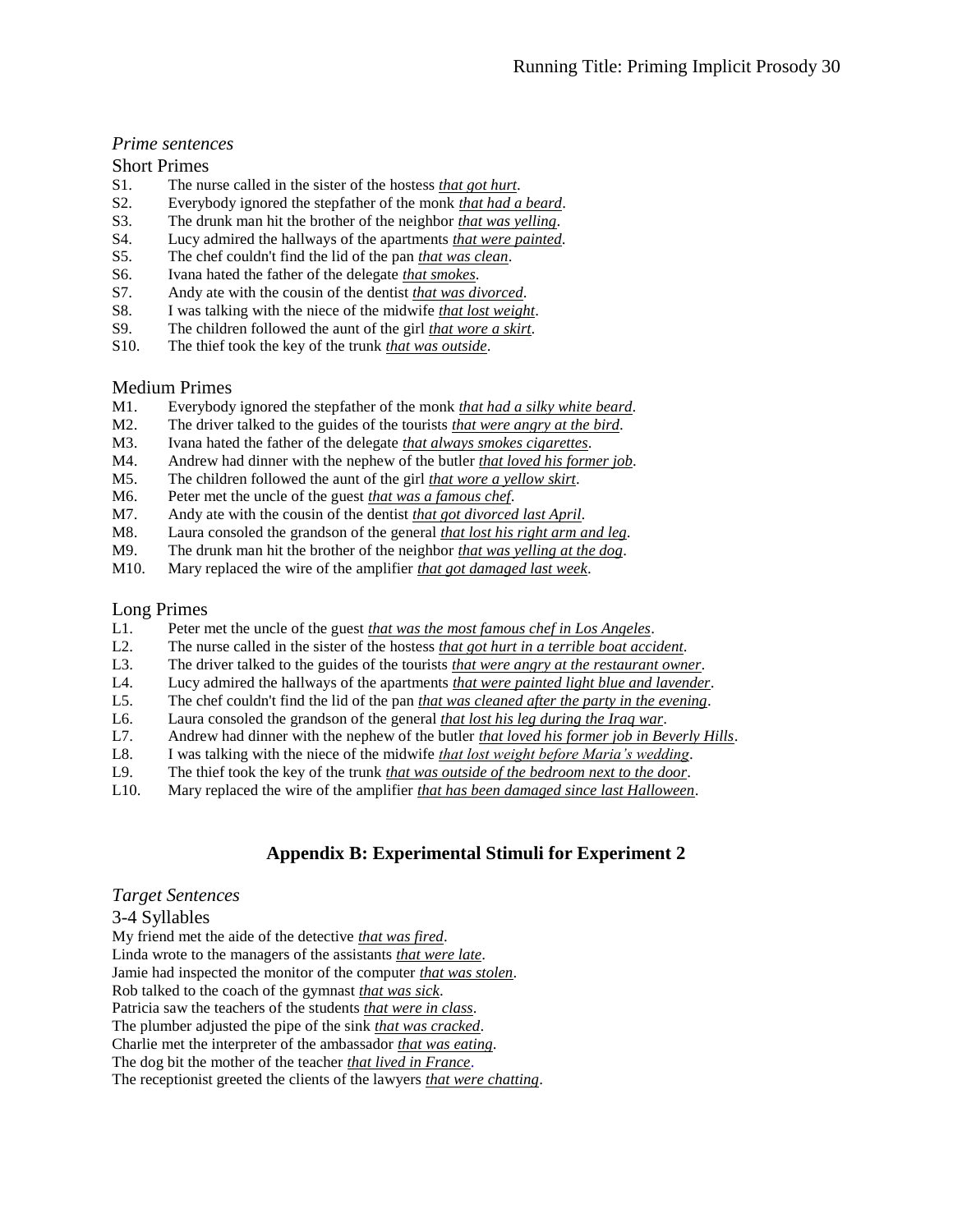## 6-7 Syllables

Jane wrote a story about the uncle of the milkman *that was a gentleman*. Someone shot the servant of the actress *that was on the balcony*. Roxanne read the review of the play *that was written by John's friend*. The woman knew the photographer of the singer *that was reading a book*. The reporter interviewed the son of the colonel *that had a car accident*. Nobody noticed the bodyguard of the actor *that was talking on the phone*. Julia had spoken to the secretary of the doctor *that was on vacation*. The journalist talked to the daughter of the hostage *that was about to leave*. Lisa couldn't find the refills of the pens *that were in the bottom drawer*.

### *Prime Sentences*

- 1. Peter met the uncle of the guest *that was a boxer*.
- 2. The nurse called in the sister of the hostess *that hurt herself*.
- 3. Everybody ignored the stepfather of the monk *that had a beard*.
- 4. Linda helped to carry the baby of the lady *that was upset*.
- 5. The drunk man hit the brother of the neighbor *that was yelling*.
- 6. The driver talked to the guides of the tourists *that were angry*.
- 7. Lucy admired the hallways of the apartments *that were painted*.
- 8. The chef couldn't find the lid of the pan *that was clean*.
- 9. Ivana hated the father of the delegate *that was smoking*.
- 10. Laura consoled the grandson of the general *that lost his leg*.
- 11. Andy ate with the cousin of the dentist *that was divorced*.
- 12. Andrew had dinner with the nephew of the butler *that loved his job*.
- 13. I was talking with the niece of the midwife *that lost her ring*.
- 14. The children followed the aunt of the girl *that wore a skirt*.
- 15. The thief took the key of the trunk *that was outside*.
- 16. Mary replaced the wire of the amplifier *that was damaged*.

## **References**

- Augurzky, P. (2006). Attaching relative clauses in German: The role of implicit and explicit prosody in sentence processing. *MPI Series in Human Cognitive and Brain Sciences 77*. Leipzig, Germany.
- Baayen, R. H. (2008). *Analyzing linguistic data: A practical introduction to statistics using R*. Cambridge: University Press, Cambridge.
- Baron-Cohen S., Wheelwright S., Skinner R., Martin J., & Clubley E. (2001) The Autism-Spectrum Quotient (AQ): Evidence from Asperger syndrome/high-functioning autism, males, females, scientists and mathematicians. *Journal of Autism & Developmental Disorders* 31, 5–17.
- Bates, D., Maechler, M., Bolker, B., & Walker, S. (2013). "Package lme4". Version 1.0-5 (10/25/2013). Available (January 2014) at [http://lme4.r-forge.r-project.org/.](http://lme4.r-forge.r-project.org/)
- Beckman, M. (1986). *Stress and non-stress accent.* (Netherlands Phonetic Archives 7)*.*  Dordrecht: Foris.
- Beckman, M., & Edwards, J. (1994). Articulatory evidence for differentiating stress categories. In P.A. Keating, (Ed) *Phonological Structure and Phonetic Form: Papers in Laboratory Phonology III*, pp. 7-33. Cambridge: Cambridge University Press.
- Beckman, M., & Hirschberg, J. (1994). The ToBI annotation conventions. Ms. The Ohio State University.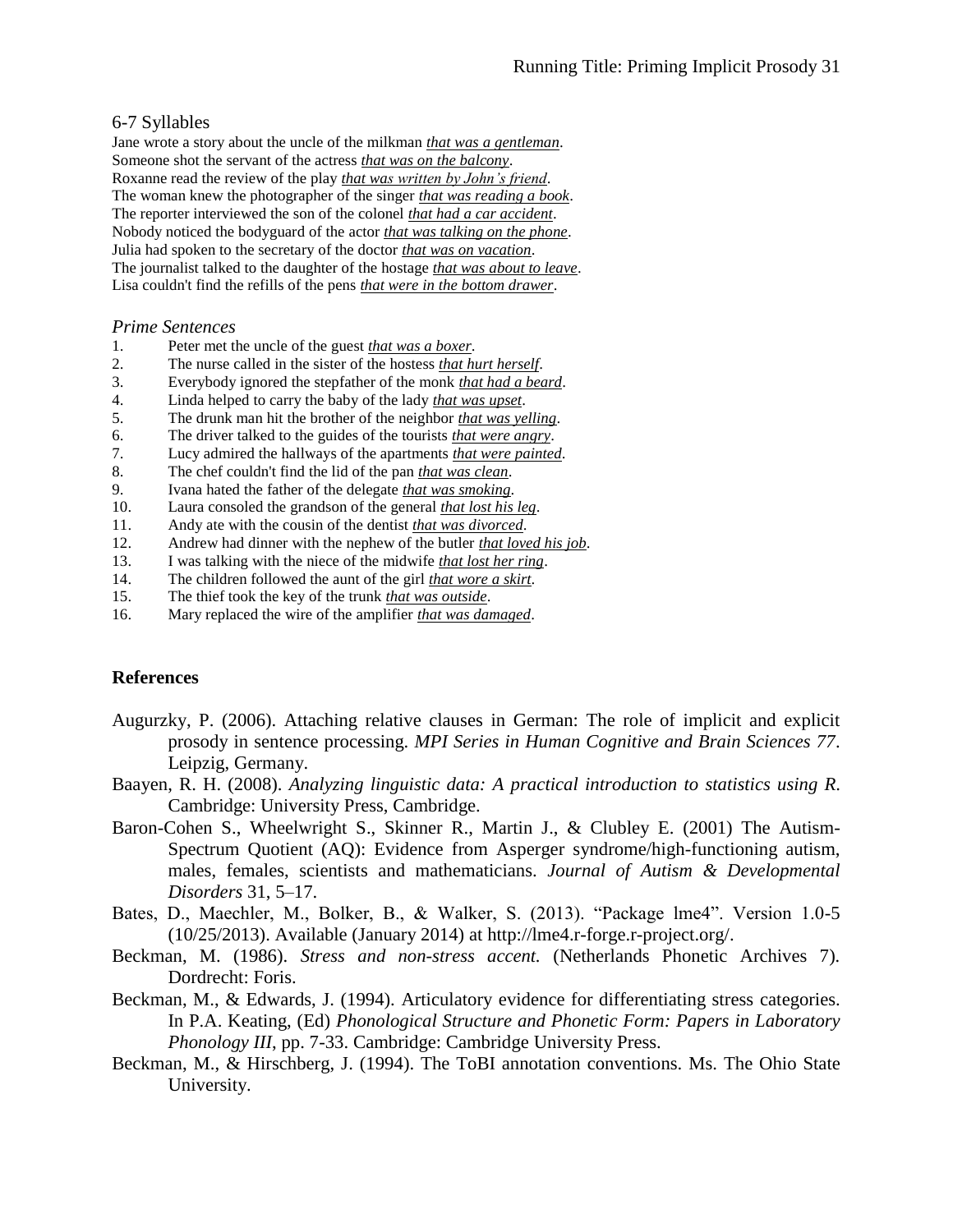- Beckman, M., & Pierrehumbert, J. (1986). Intonational structure in Japanese and English. *Phonology Yearbook* 3, 255-309.
- Bergmann, A., & Ito, K. 2007. Attachment of ambiguous RCs: A production study. Talk given at the 13th annual conference on architectures and mechanisms for language processing (AMLaP), Turku, Finland, 24-27 August 2007.
- Bergmann, A., Armstrong, M., & Maday, K. 2008. Relative clause attachment in English and Spanish: A production study. *Proceedings of Speech Prosody* 2008, Campinas, Brazil.
- Bock, J. K. (1986). Syntactic persistence in language production. *Cognitive Psychology, 18*, 355- 387.
- Bishop, J. (2012a). Focus, prosody, and individual differences in "autistic" traits: evidence from cross-modal semantic priming. *UCLA Working Papers in Phonetics* 111, 1-26.
- Bishop, J. (2012). Information structural expectations in the perception of prosodic prominence. In G. Elordieta and P. Prieto (Eds.) *Prosody and Meaning (Interface Explorations)*. Berlin: Mouton de Gruyter.
- Bishop, J. (2013). *Prenuclear accentuation: Phonetics, phonology, and information structure*. Ph.D dissertation, UCLA.
- Bock, J. K. (1986). Syntactic persistence in language production. *Cognitive Psychology, 18*, 355- 387.
- Breen, M., Fedorenko E., Wagner., M., & Gibson, E. (2010). Acoustic correlates of information structure. *Language and Cognitive Processes* 25, 1044-1098.
- Brysbaert, M., & Mitchell, D. C. (1996). Modifier attachment in sentence parsing: Evidence from Dutch. Quarterly Journal of Experimental Psychology, 49A(3), 664 – 695.
- Carreiras, M., & Clifton, C. Jr. (1993). Relative clause interpretation preferences in Spanish and English. *Language and Speech*, 36, 353-372.
- Carlson, K., Clifton, C., & Frazier, L. (2001). Prosodic boundaries in adjunct attachment. *Journal of Memory and Language*, *45,* 58-81.
- Cuetos, F., & Mitchell, D. C. 1988. Cross-linguistic differences in parsing: Restrictions on the use of the late closure strategy in Spanish. *Cognition*, *30*, 73-105.
- Daneman, M., & Carpenter, P. A. (1980). Individual differences in working memory and reading. Journal of Verbal Learning and Verbal Behavior, 450–466.
- Deevy, P. L. (1999). The Comprehension of English subject-verb agreement. Appendix L: Word by word self-paced reading study materials: Agreement in subject relative clause. Doctoral dissertation, University of Massachusetts.
- Deevy, P. L. (2000). Agreement checking in comprehension: Evidence from relative clauses. *Journal of Psycholinguistic Research*, 29(1), 69–79.
- Dussias, P. E. (2003). Syntactic ambiguity resolution in second language learners: Some effects of bilinguality on L1 and L2 processing strategies. *Studies in Second Language Acquisition*, 25, 529-557.
- Ehrlich, K., Fernández, E. M., Fodor, J. D., Stenshoel, E., & Vinereanu, M. (1999). Low attachment of relative clauses: New data from Swedish, Norwegian, and Romanian. Poster presented at the 12th annual CUNY conference on human sentence processing, New York, March  $18 - 20$ .
- Felser, C., Marinis, T. & Clahsen, H. 2003. Children's processing of ambiguous sentences: a study of relative clause attachment. *Language Acquisition* 11, 127-163.
- Fernández, E. M. (2003). *Bilingual sentence processing: Relative Clause Attachment in English and Spanish*. Amsterdam, The Netherlands: John Benjamins Publishers.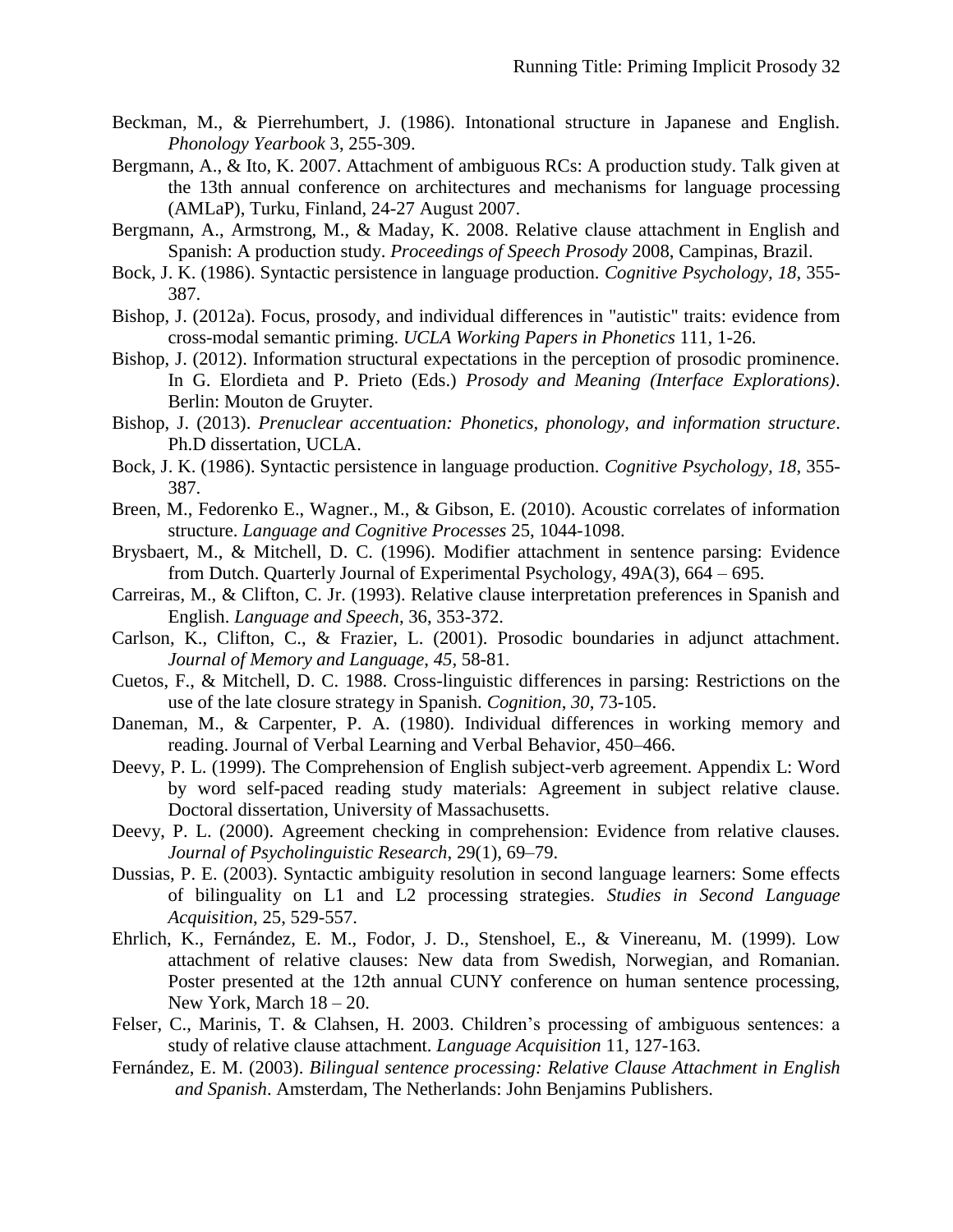- Fernández, E. M., & Bradley, D. (1999). Length effects in the attachment of relative clauses in English. Poster presented at the 12th annual CUNY conference on human sentence processing, New York.
- Fodor, J. D. (1998). Learning to Parse. *Journal of Psycholinguistic Research* 27(2): 285–319.
- Fodor, J. D. (2002). Prosodic Disambiguation in Silent Reading. *NELS* 32: 113–32.
- Frazier, L. (1990). Parsing modifiers: Special purpose routines in the human sentence processing mechanism? In D. A. Balota, G. G. Flores d'Arcais, & K. Rayner (Eds.), Comprehension processes in reading (pp. 303-330). Hillsdale, NJ: Lawrence Erlbaum.
- Frazier, L., & Clifton, C. (1996). *Construal*. Cambridge, MA: MIT Press.
- Freeth M, Sheppard E, Ramachandran R, & Milne E. (2013). A cross-cultural comparison of autistic traits in the UK, India and Malaysia. *Journal of Autism and Developmental Disorders*. [On-line version ahead of print publication DOI: http://dx.doi.org/10.1007/s10803-013-1808-9].
- Hemforth, B., Konieczny, L., Scheepers, C., & Strube, G. (1998). Syntactic ambiguity resolution in German. In D. Hillert (Ed.), *Syntax and semantics: A cross-linguistic perspective* (pp. 293-312). San Diego, CA: Academic Press.
- Hoekstra, R., Bartels, M., Cath, D., & Boomsma, D. (2008). Factor structure, reliability and criterion validity of the Autism-Spectrum Quotient (AQ): A study in Dutch population and patient groups. *Journal of Autism and Developmental Disorders* 38, 1555-1566.
- Jun, S.-A. (1996) *The Phonetics and Phonology of Korean Prosody: intonational phonology and prosodic structure*, Garland Publishing Inc., New York : NY.
- Jun, S.-A. (2003a). Prosodic phrasing and attachment preferences. *Journal of Psycholinguistic Research*, 32(2), 219-249.
- Jun, S.-A. (2003b). The effect of phrase length and speech rate on prosodic phrasing. *Proceedings of the International Congress of Phonetic Sciences XV*, 483-486.
- Jun, S.-A. (2005). Prosodic typology. In Sun-Ah Jun (Ed.) *Prosodic Typology: The Phonology of Intonation and Phrasing*. pp. 430-458. Oxford: Oxford University Press.
- Jun, S.-A. (2007) The Intermediate Phrase in Korean Intonation: Evidence from Sentence Processing", in *Tones and Tunes: Studies in Word and Sentence Prosody*, eds. by C. Gussenhoven and T. Riad. Berlin: Mouton de Gruyter. Pp. 143-167.
- Jun, S.-A. (2010). The implicit prosody hypothesis and overt prosody in English. *Language and Cognitive Processes* 25(7): 1201-1233.
- Jun, S.-A. (2014). Prsodic Typology: by prominence type, word prosody, and macro-rhythm. In Sun-Ah Jun (Ed.) *Prosodic Typology II: The Phonology of Intonation and Phrasing*. pp. 520-539. Oxford: Oxford University Press.
- Jun, S.-A., & Kim, S. (2004). Default phrasing and attachment preferences in Korean. *Proceedings of Interspecch-ICSLP*, Jeju, Korea.
- Jun, S.-A., & Koike, C. (2003). Default prosody and RC attachment in Japanese. Talk given at the 13th Japanese-Korean Linguistics Conference, Tucson, AZ. [Published in *Japanese-Korean Linguistics* 3, 41-53, CSLI, Stanford, in 2008].
- Jun, S.-A. and Shilman, M. (2008). Default phrasing and English relative clause attachment data. *Proccedings of Speech Prosody 2008*, Campinas, Brazil.
- Lee, E.-K., & Watson (2001). Effects of pitch accents in attachment ambiguity resolution. *Language and Cognitive Processes* 26 (2), 262-297
- Lovric, N., Bradley, D., & Fodor, J. D. (2001). Silent Prosody Resolves Syntactic Ambiguities: Evidence from Croatian. Presented at the SUNY/CUNY/NYU Conference. Stonybrook.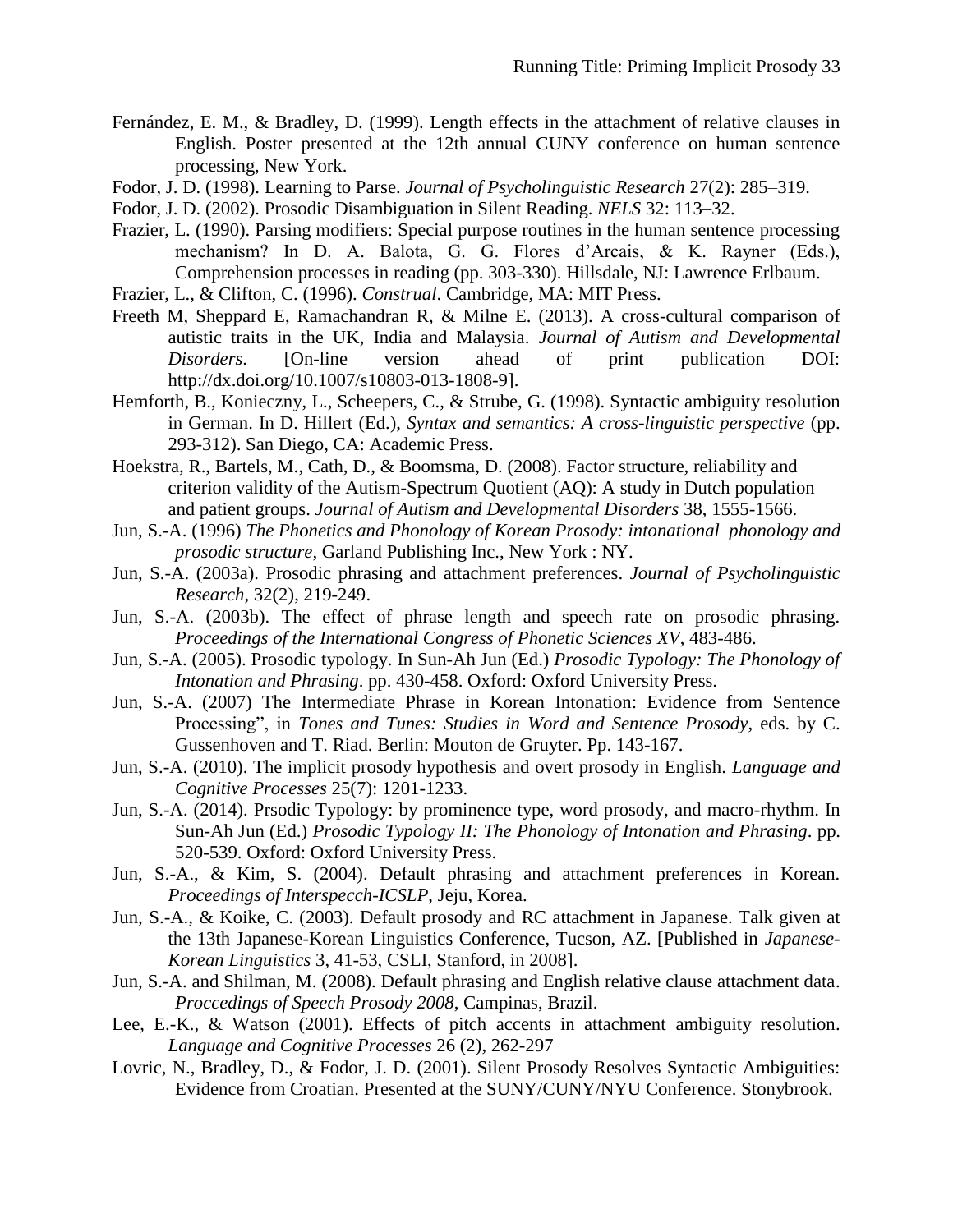Nespor, M. & Vogel, I. (1986). *Prosodic Phonology*. Foris, Dordrecht.

- Nieuwland, M., Ditman, T., and Kuperberg, G. (2010). On the incrementality of pragmatic processing: An ERP investigation of informativeness and pragmatic abilities. *Journal of Memory and Language* 63, 324-346.
- Pickering, M.J., & Ferreira V.S. (2008). Structural priming: a critical review. *Psychological Bulletin* 134(3), 427-59.
- Pierrehumbert, J. (1980). The phonology and phonetics of English intonation. Ph.D. dissertation, MIT.
- Pierrehubert, J. & Beckman, M. (1988) *Japanese Tone Structure*. MIT Press.
- Premack, D. & Woodruff, G. (1978). Does the chimpanzee have a theory of mind? *Behavioral and Brain Sciences* 4, 515-526.
- Quinn, D., Abdelghany, H., & Fodor, J. D. (2000). More evidence of implicit prosody in silent reading: French, English and Arabic relative clauses. Poster presented at *13th CUNY Conference on Human Sentence Processing*.
- R Development Core Team (2013). R: a language and environment for statistical computing. Version 3.0.2. Vienna: R Foundation for Statistical Computing. Available (January 2014) at http://www.r-project.org.
- Ruta, L., Mazzone, D., Mazzone, L., Wheelwright, S., & Baron-Cohen, S. (2011). The Autism-Spectrum Quotient: Italian version: a cross-cultural confirmation of the broader autism phenotype. *Journal of Autism and Developmental Disorders* 42, 625-633.
- Schaefer, A., Carter, J., Clifton, C., & Frazier, L. (1996). Focus in relative clause construal. *Language and Cognitive Processes* 11, 135-163.
- Sekerina, I.A., Fernández, E.M., & Petrova, K.A. (2004). Relative Clause Attachment in Bulgarian. In Arnaudova, O., Browne, W., Rivero, M. L., & Stojanović, D. (Eds.), *The Proceedings of the 12th Annual Workshop on Formal Approaches to Slavic Linguistics*. *The Ottawa Meeting 2003*. (pp. 375-394.) Michigan Slavic Publications.
- Selkirk, E. (2000). The interactions of constraints on prosodic phrasing. In M. Horne (Ed.), *Prosody: theory and experiment*, Dortrecht: Kluwer Academic.
- Sonié, S., Kassai, B., Pirat, E., Bain, P., Robinson, J., Gomot, M., Barthélémy, C., Charvet, D.,
- Rochet, T., Tatou, M., Assouline, B., Cabrol, S., Chabane, N., Arnaud, V., Faure, P., &
- Manificat, S. (2012). The French version of the Autism-Spectrum Quotient in adolescents: A cross-cultural validation study. *Journal of Autism and Developmental Disorders*, 1-6 (online version accessed: Doi: 10.1007/s10803-012-1663-0).
- Swets, B., Demset, T., Hambrick, D., & Ferreira, F. (2007). The role of working memory in syntactic ambiguity resolution: A psychometric approach. Journal of Experimental Psychology: General 136(1), 64–81.
- Turnbull, R., Royer, A., Ito, K., & Speer, S. (to appear). Prominence perception in and out of context. *Proceedings of Speech Prosody 2014*.
- Tooley, K., Konopka, A. E., & Watson, D. (2013). Can intonational phrase structure be primed (like syntactic structure)? *Journal of Experimental Psychology: Learning, Memory, and Cognition*. Nov 4. [Epub ahead of print. Doi: 10.1037/a0034900]
- Unsworth, N., Heitz, R. P., Schrock, J. C., & Engle, R. W. (2005). An automated version of the operation span task. *Behavior Research* Methods, 498-505.
- Wakabayashi, A., Baron-Cohen, S., Wheelwright, S., & Tojo, Y. (2006). The Autism-Spectrum Quotient (AQ) in Japan: A cross-cultural comparison. *Journal of Autism and Developmental Disorders* 36, 263-270.